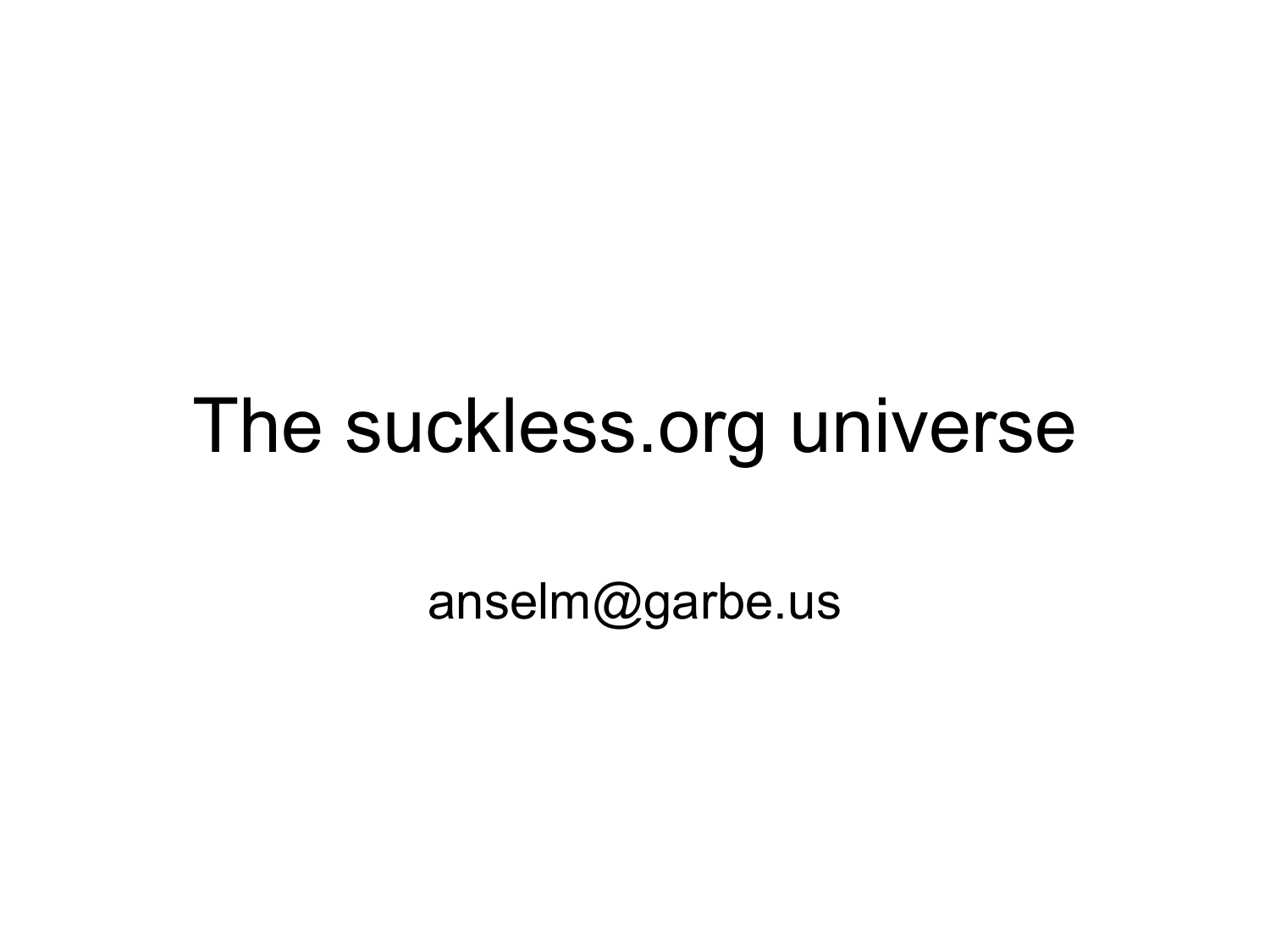### suckless.org

- Founded ~2002 (wmi, wmii)
- Approx. 5000 users world wide
- ~1000 dev@suckless.org subscriptions
- $~110$  people in #suckless  $\omega$  irc. oftc. net

#### Disclaimer: Expect **harsh** feedback/criticism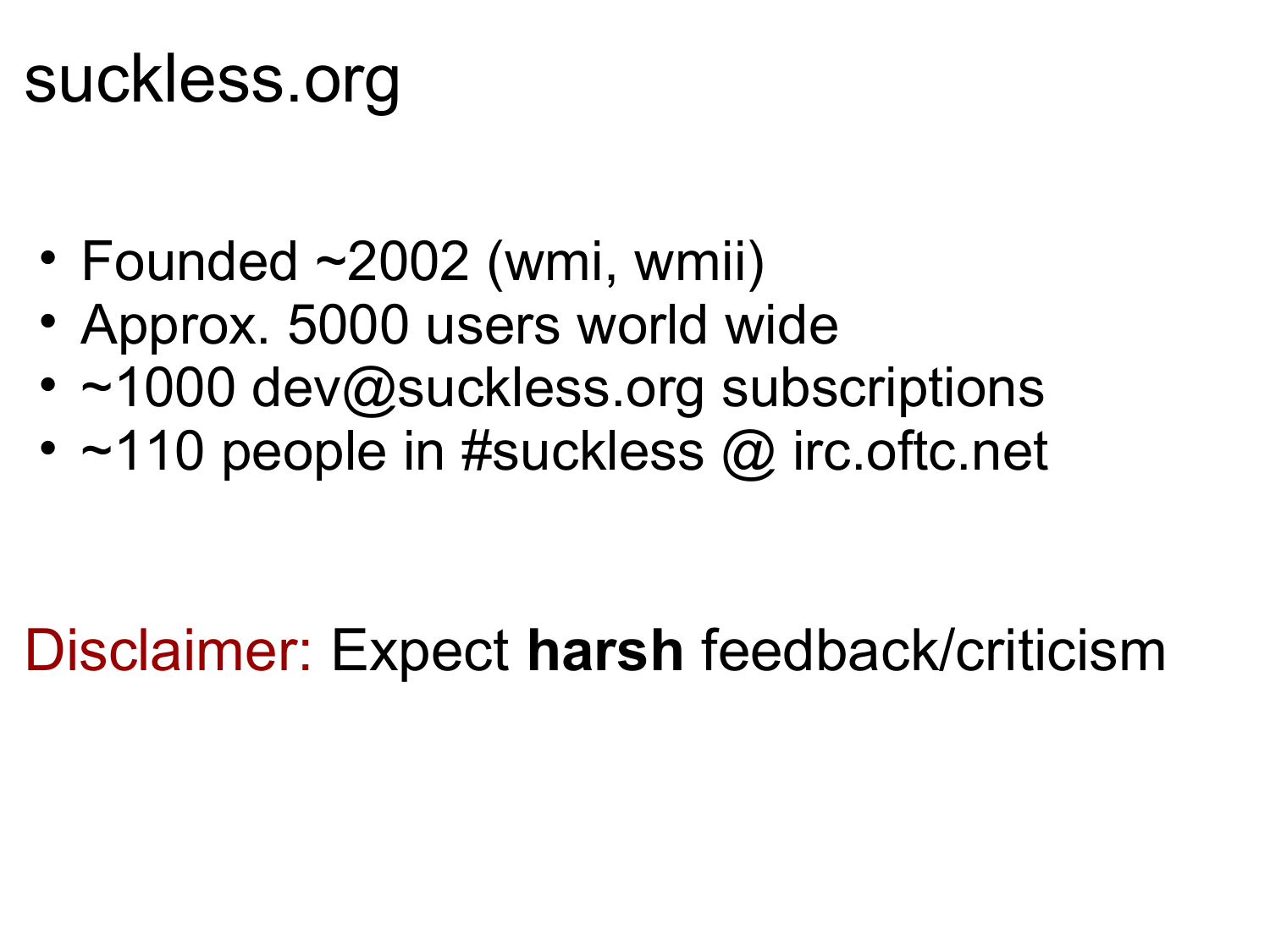### simple, minimal, usable, advanced user focus Philosophy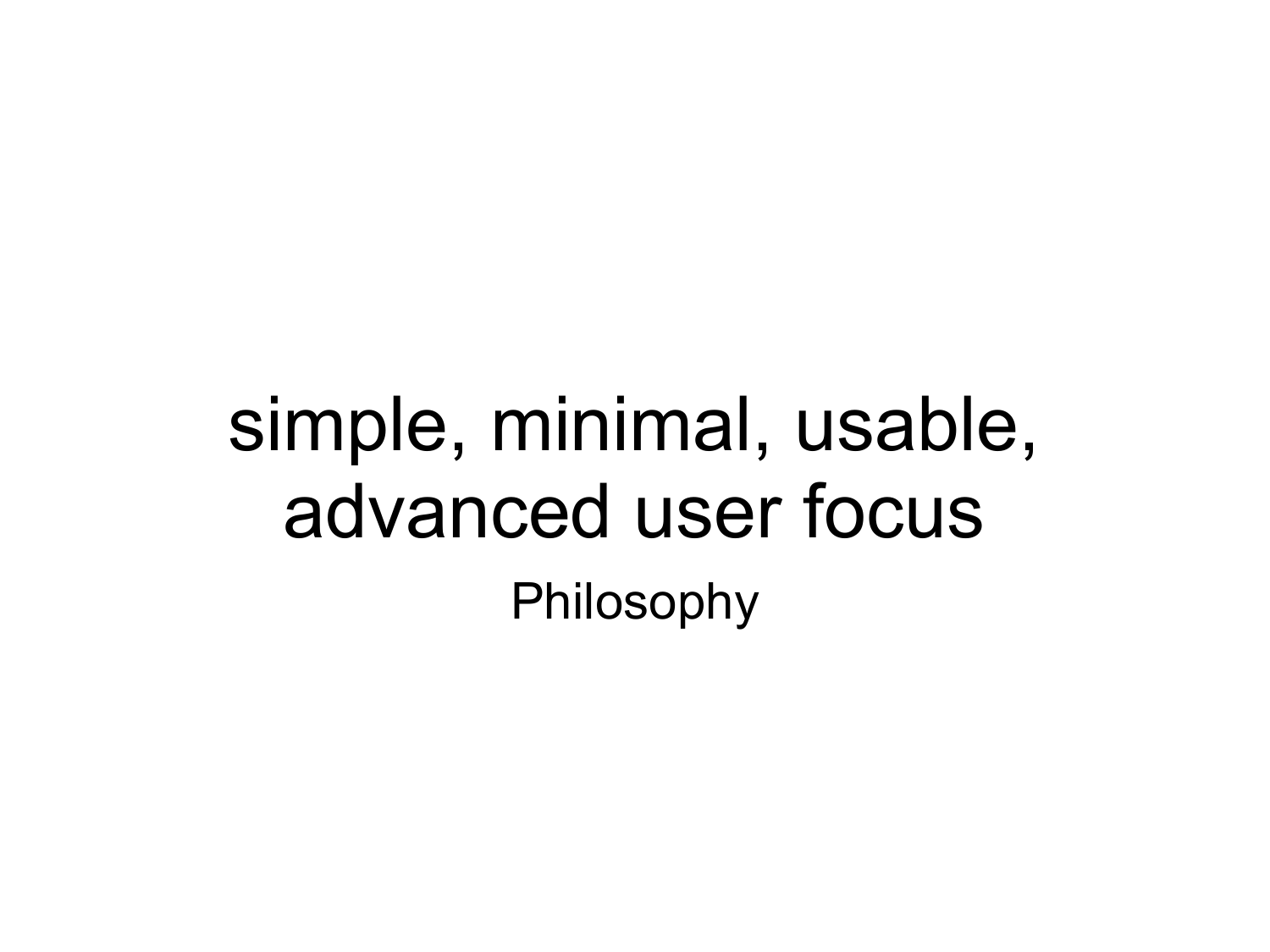### KISS, less is more, worse is better Philosophy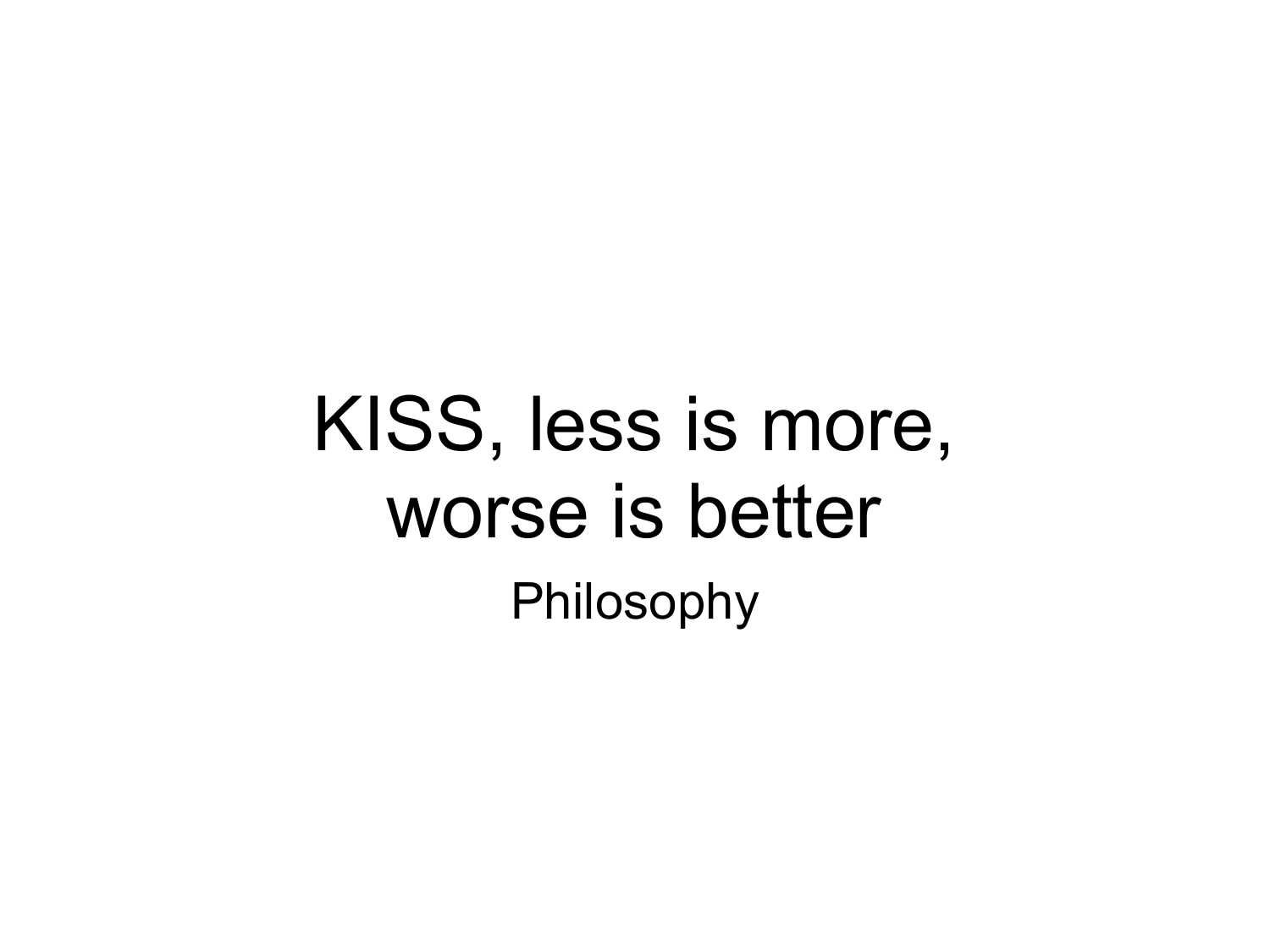## *Write programs that do one thing and do it well.*

Doug McIllroy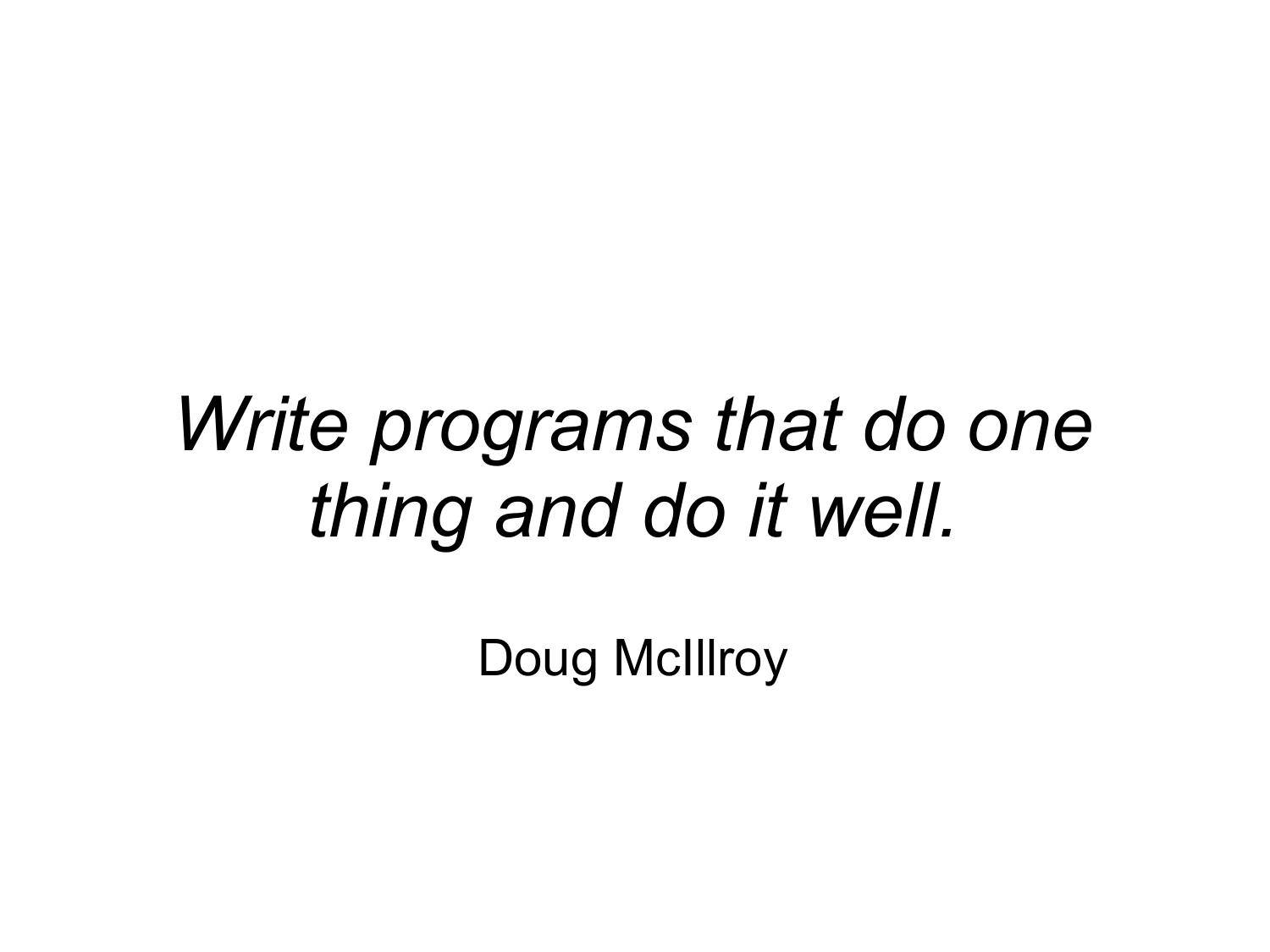### Metrics of sucking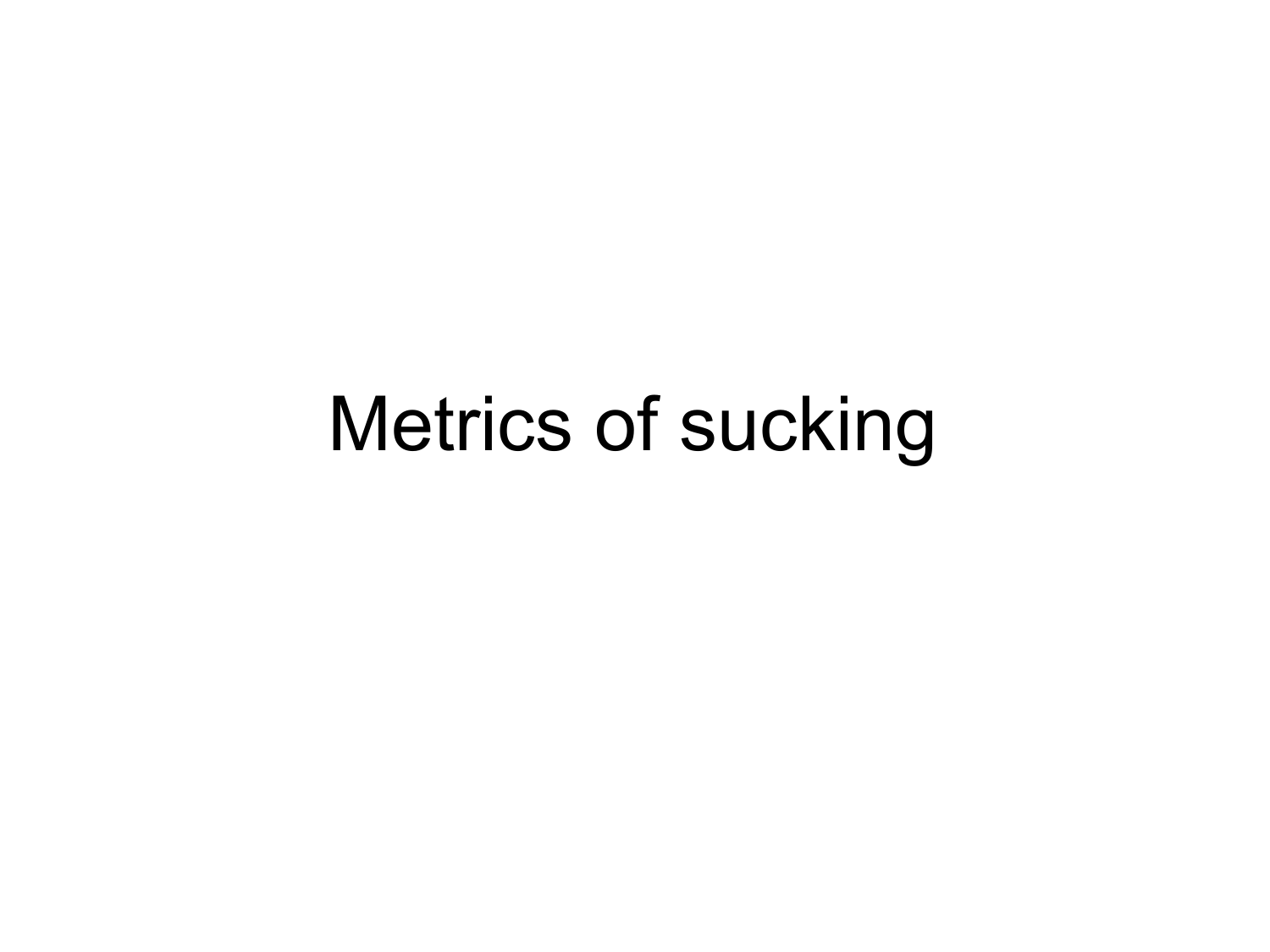## 1. (S)LOC

(Source) lines of code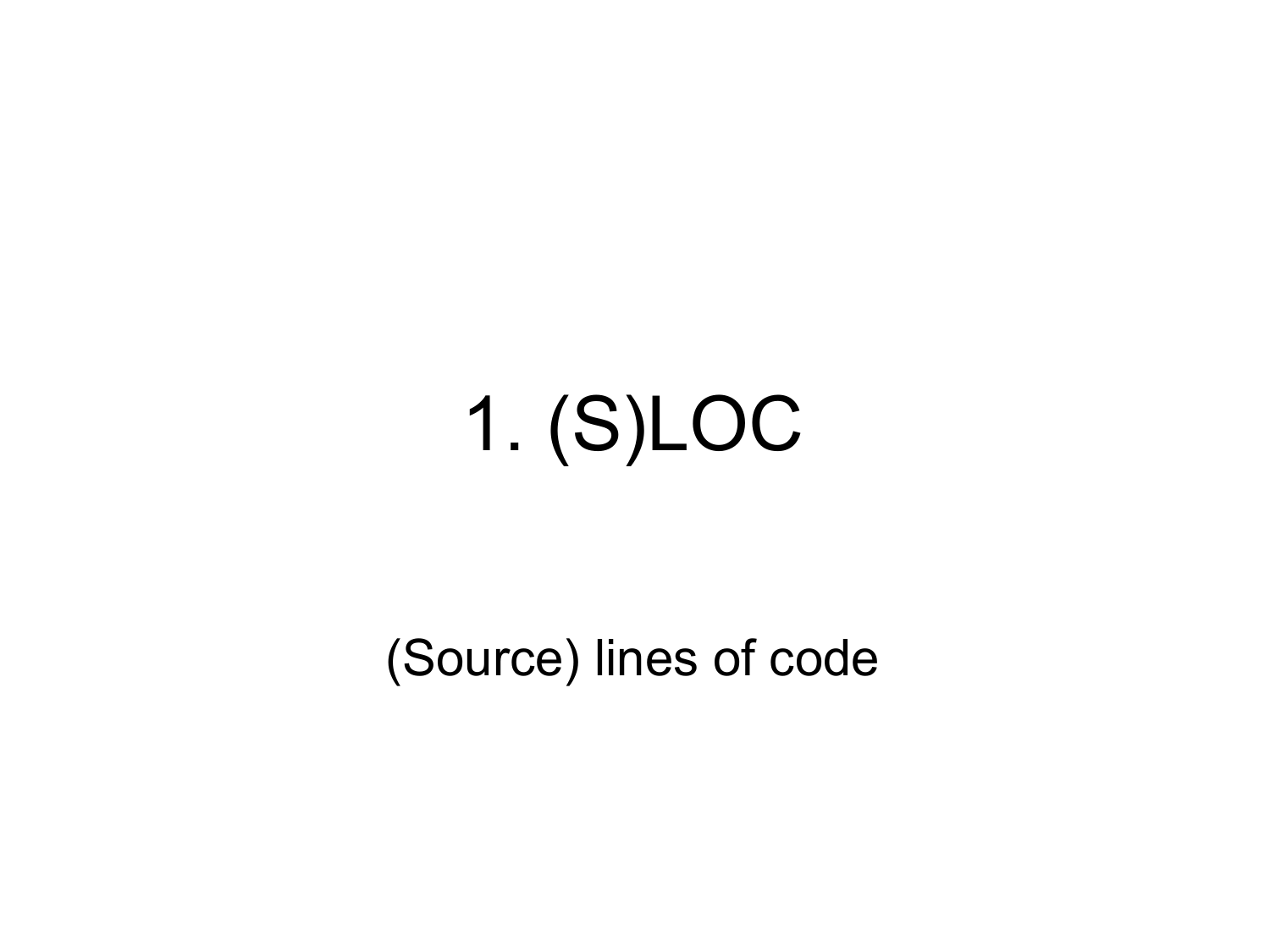## 1. (S)LOC

### **High SLOCs may indicate:**

- Code complexity
- Bad software design
- Wrong philosophy
- Bugs
- High maintenance costs
- Soon end

### → SLOCCount, David A Wheeler or wc -l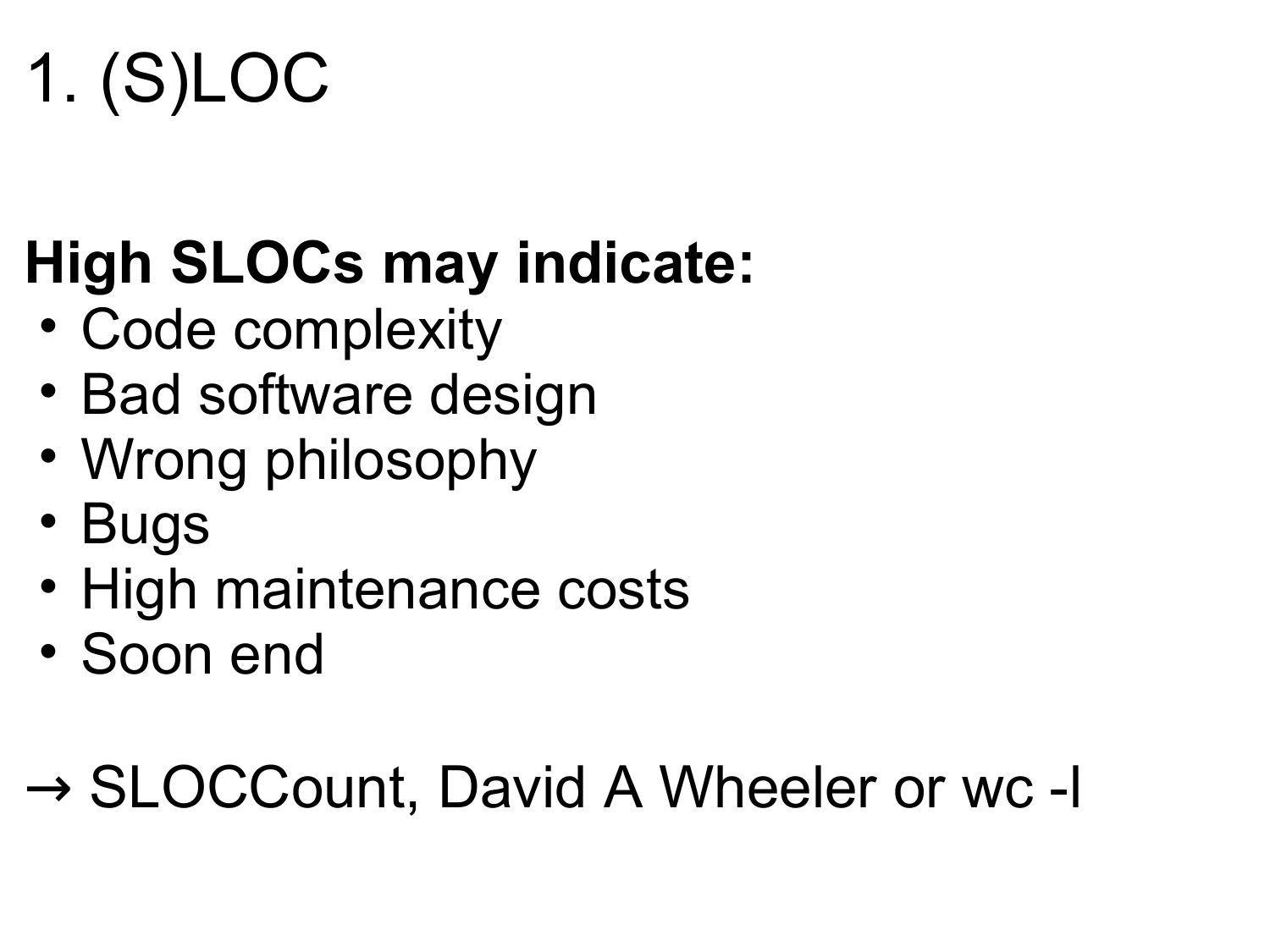### 1. (S)LOC - Linux is extreme

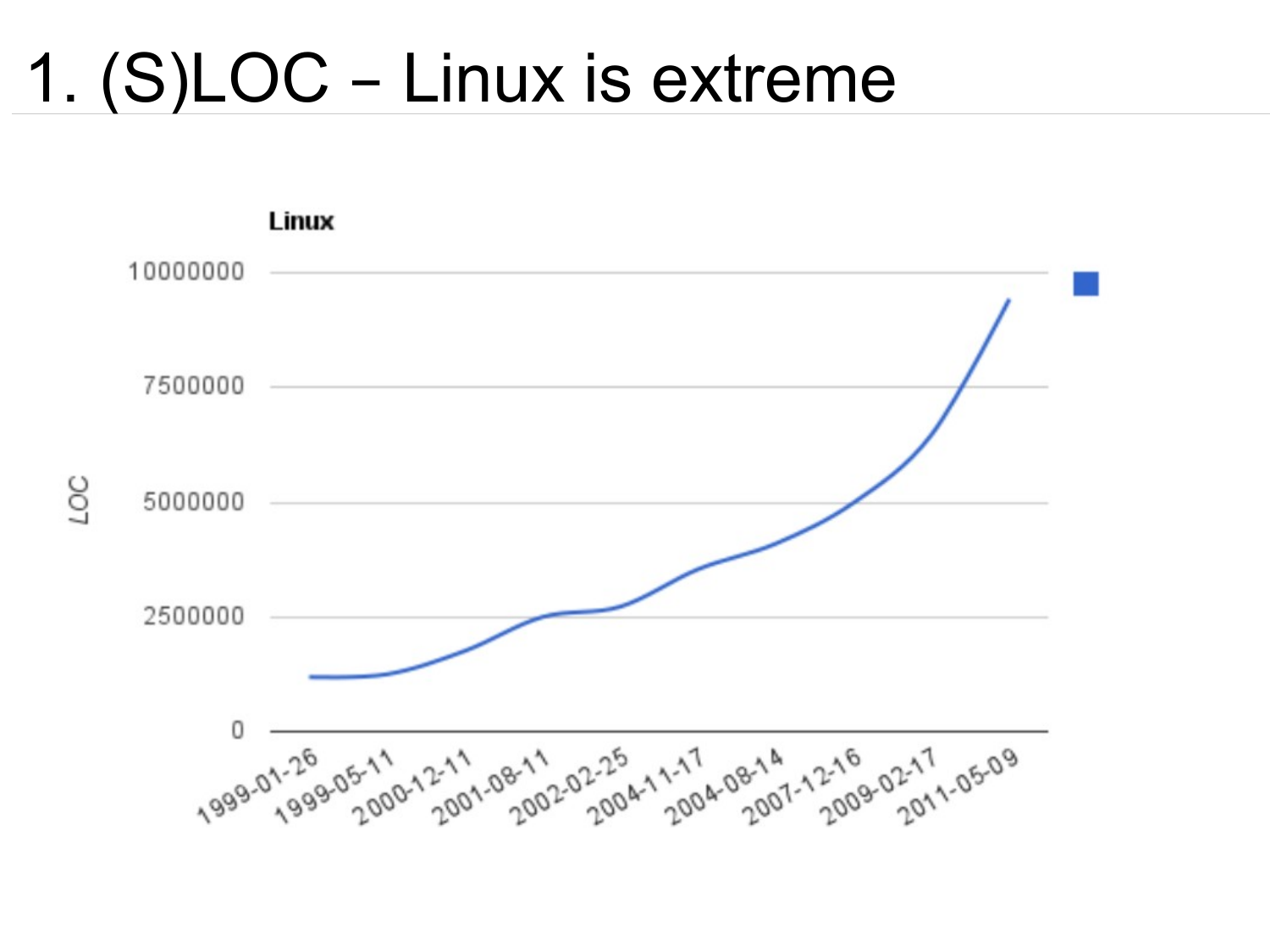### Linux source grows 1M SLOC/year

Do they **never** remove code?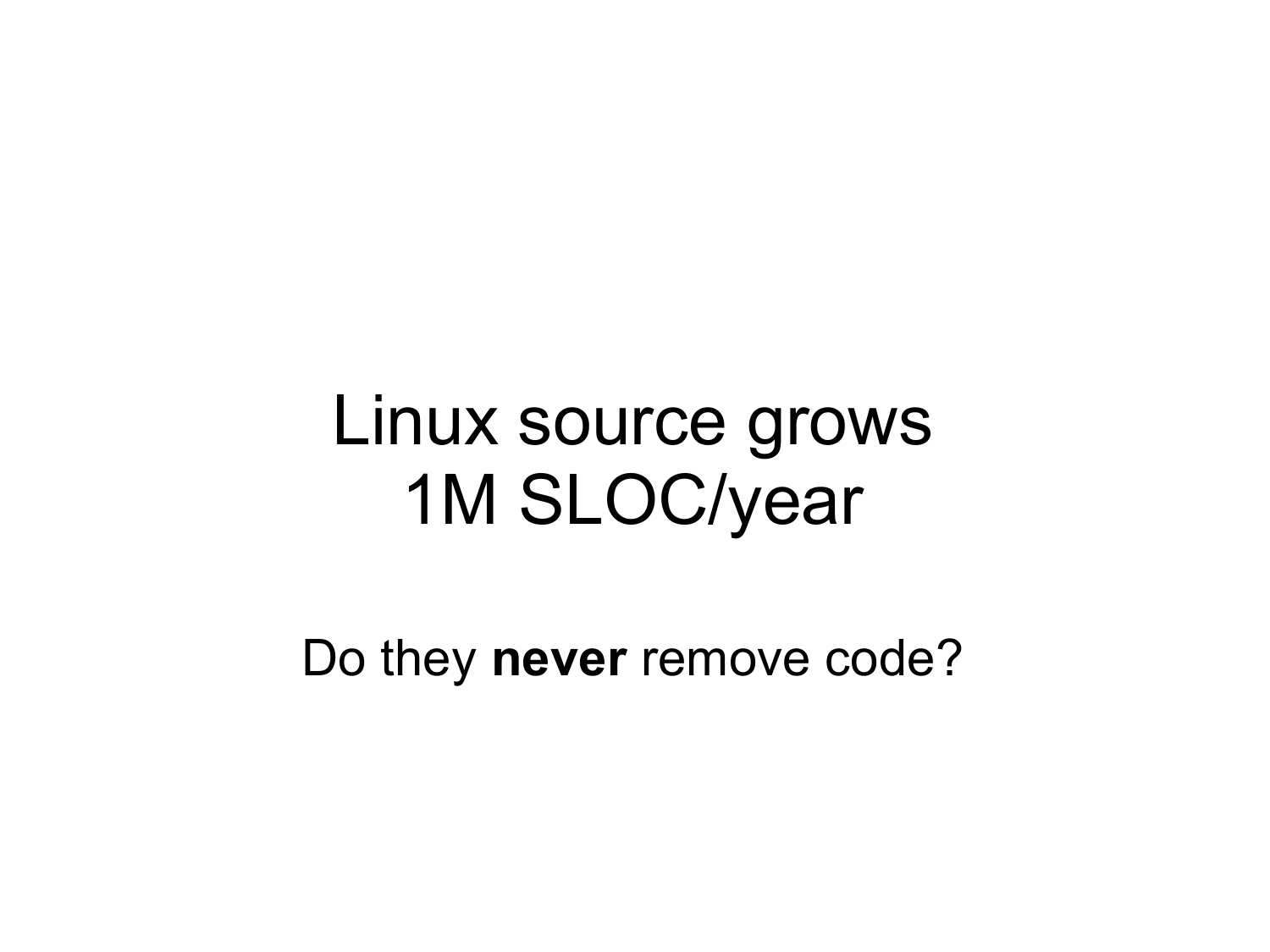### 1. (S)LOC – Linux ext2 vs btrfs

- Linux 2.2.0 ext2 implementation 1999:  $\rightarrow$  4,260 SLOC
- Linux 2.6.38.6 btrfs implementation 2011:  $\rightarrow$  46,619 SLOC

2021:  $\rightarrow$  100,000 SLOC?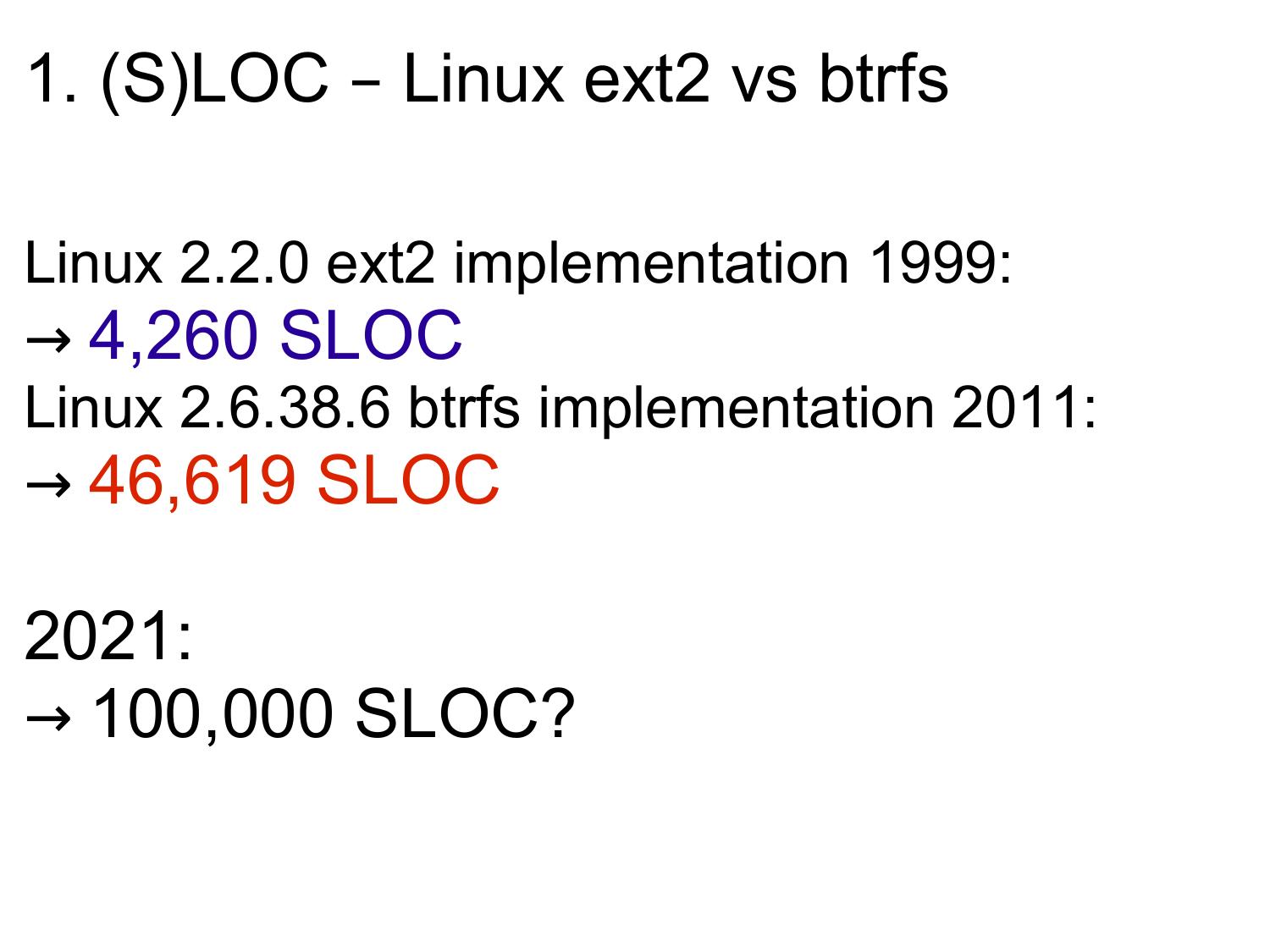## 2. Programming language

Indirect metric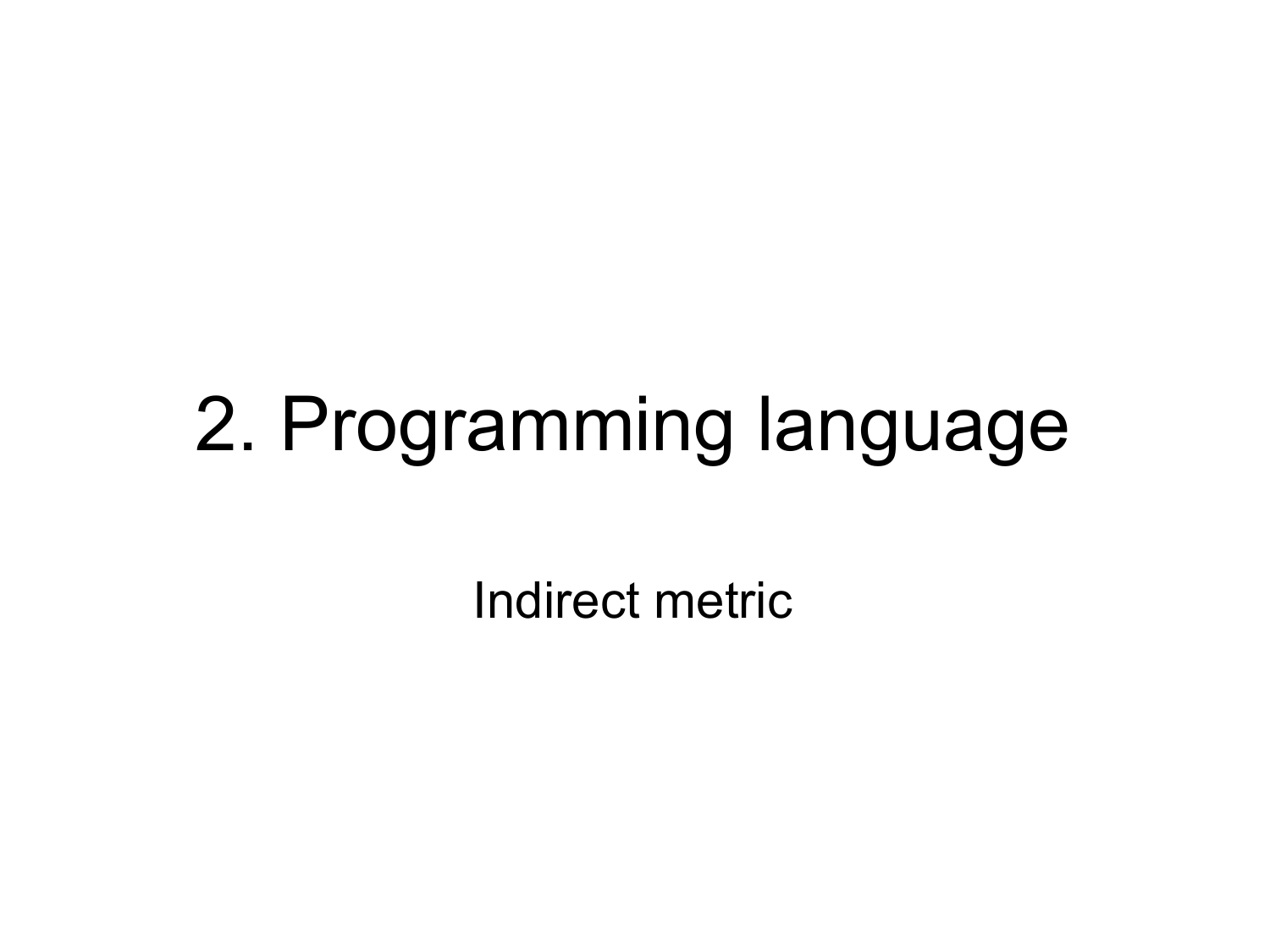## 2. Programming language

### **A bad choice may lead to:**

- Code complexity
- Bad software design principles
- Many bugs
- The 'need' of "Design Patterns"
- High maintenance costs
- A rewrite sooner than later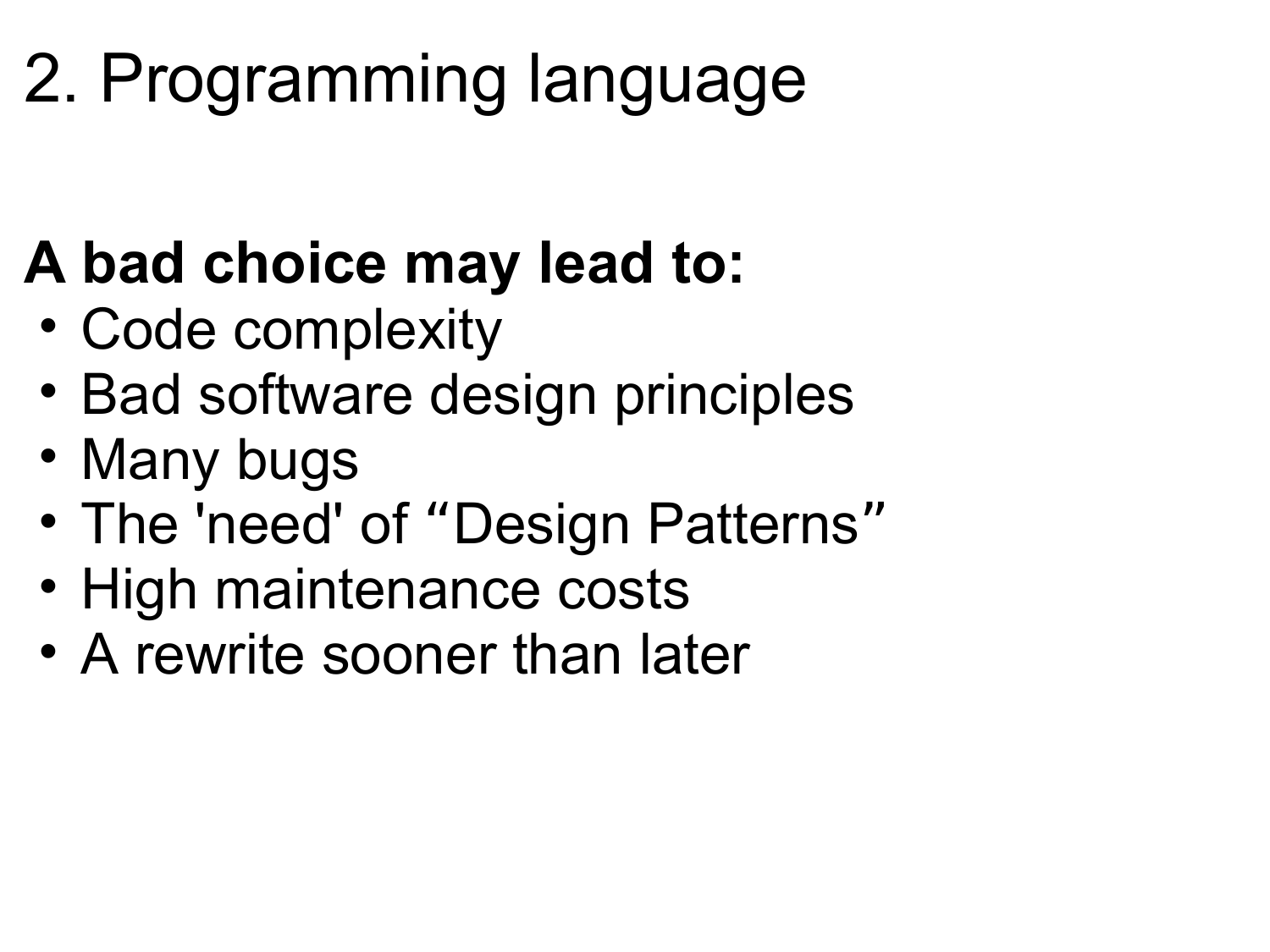#### *Being really good at C++ is like being really good at using rocks to sharpen sticks.*

Thant Tessman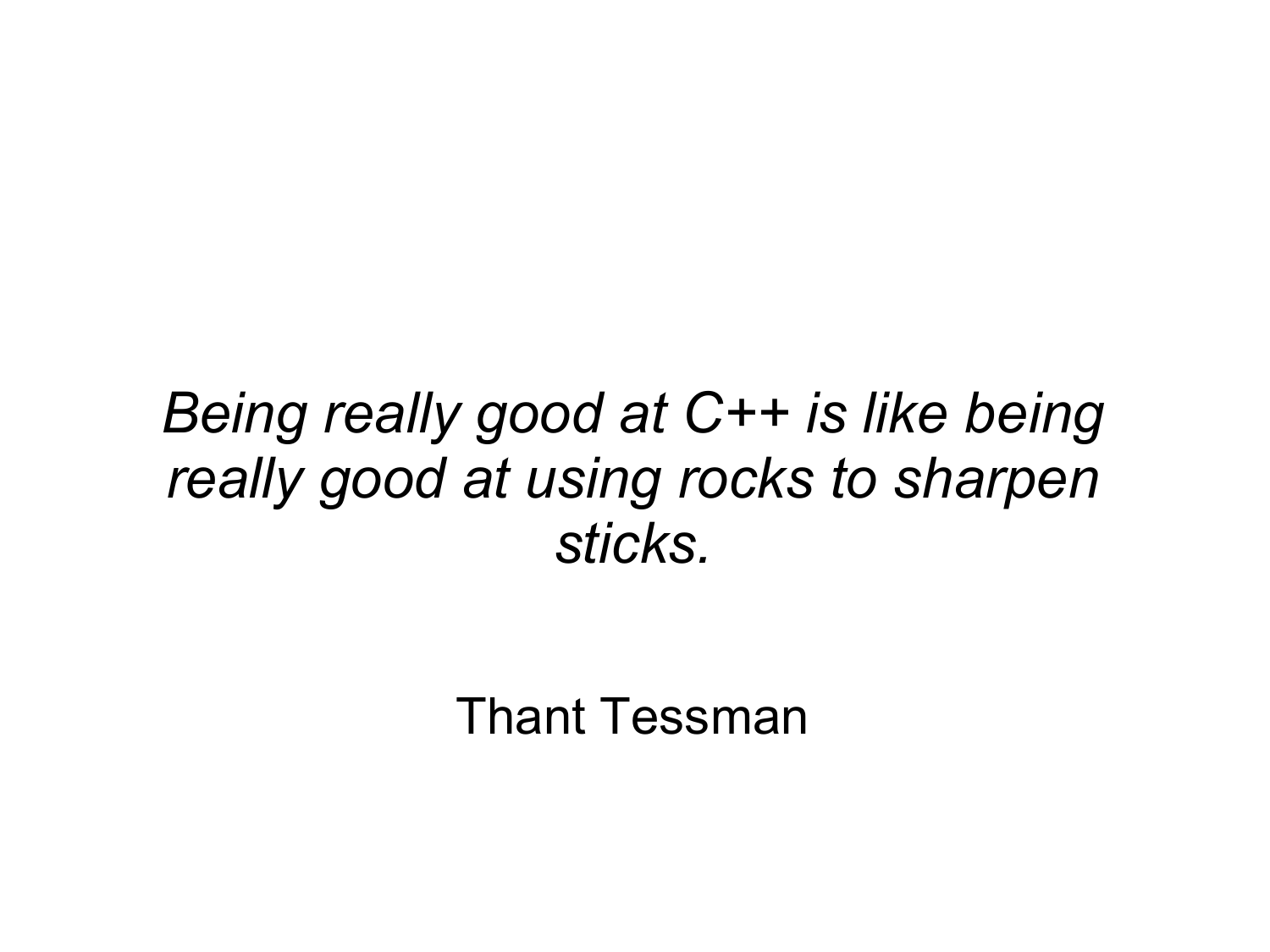#### *Java: the elegant simplicity of C++ and the blazing speed of Smalltalk.*

Jan Steinman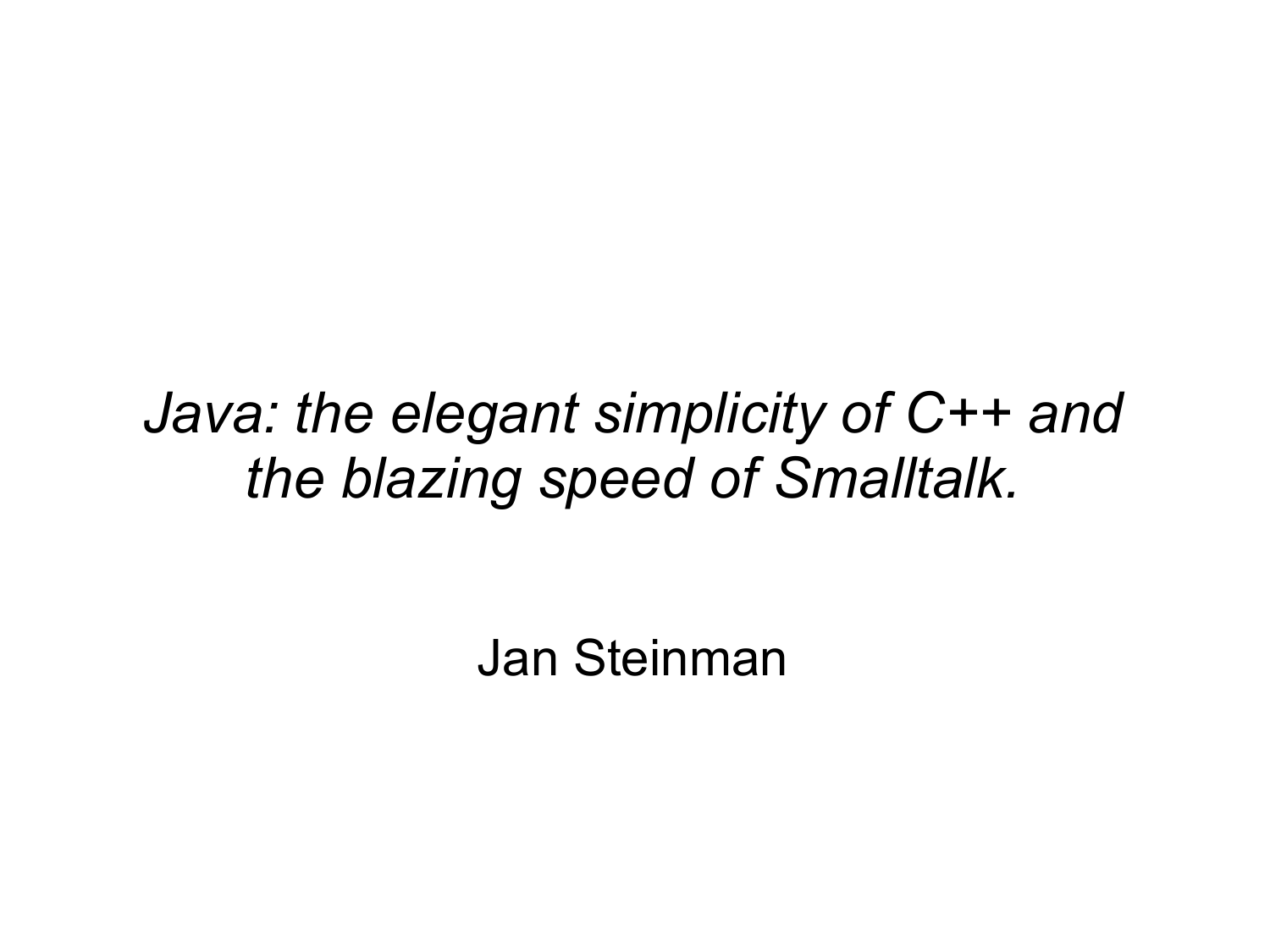*Ruby is Scheme mated with Perl in such a way that the best genes of both failed to exert a phenotype.*

frumious in reddit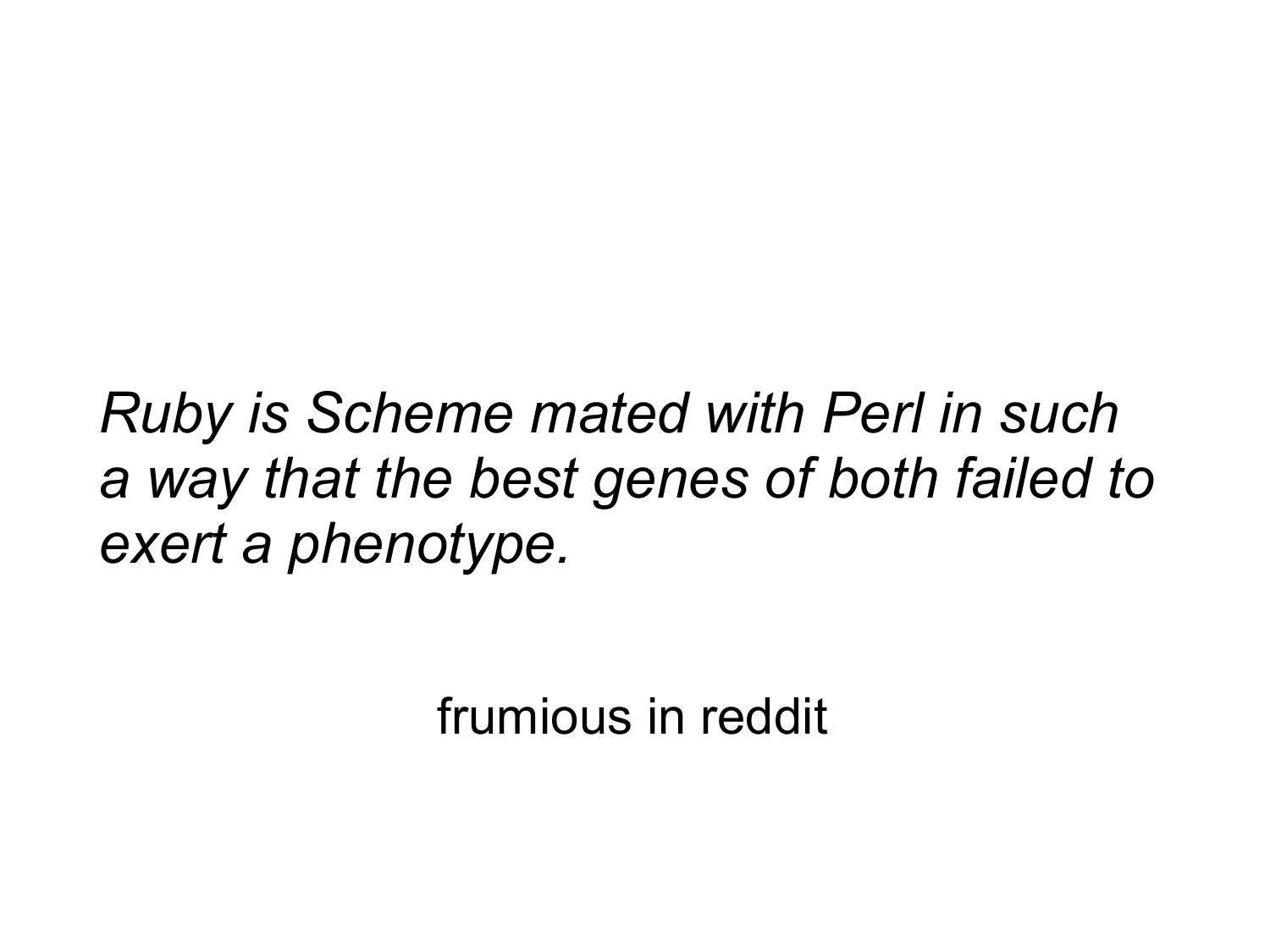#### *C++: an octopus made by nailing extra legs onto a dog.*

Steve Taylor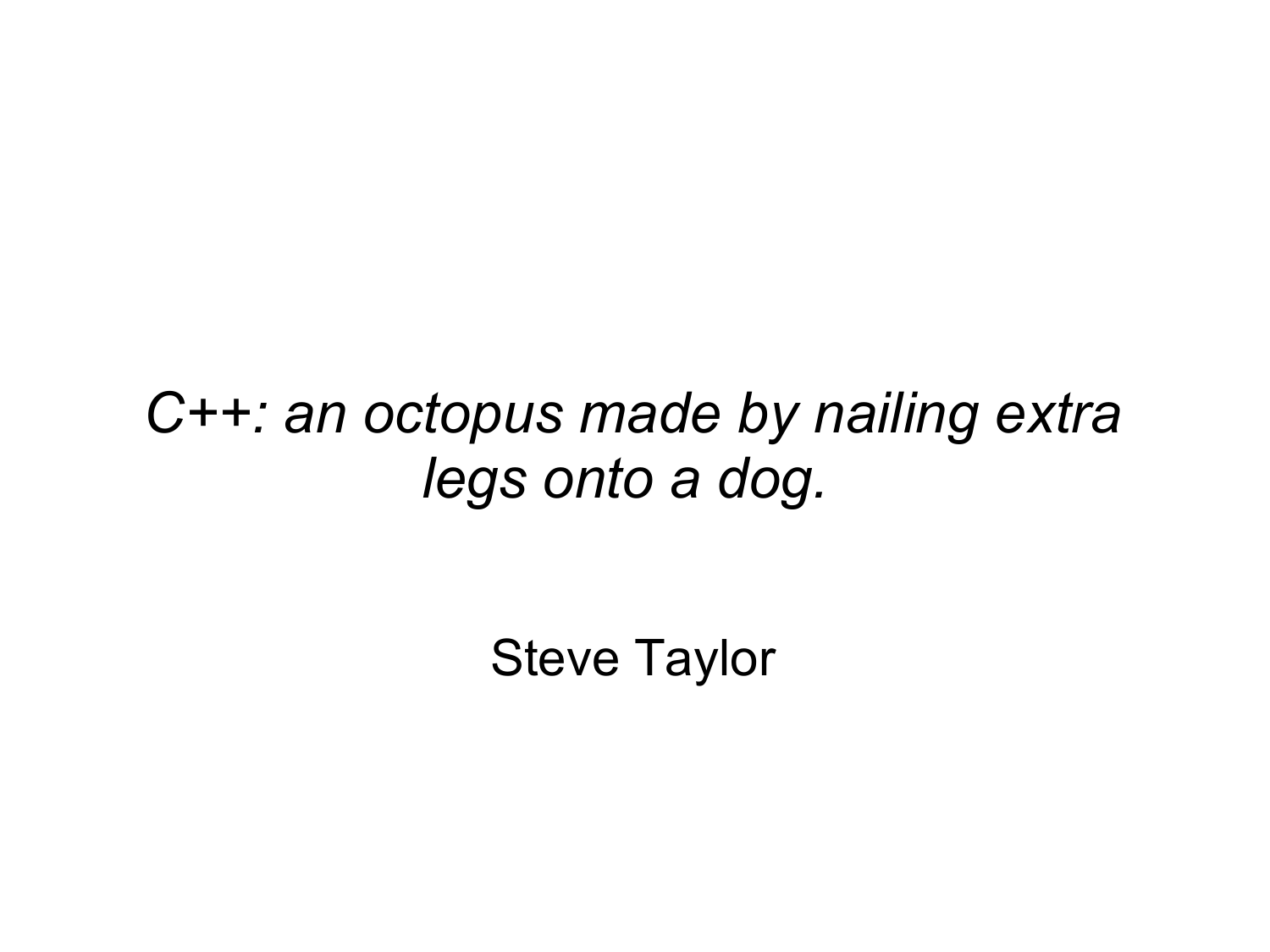## 3. Harmful

harmful.cat-v.org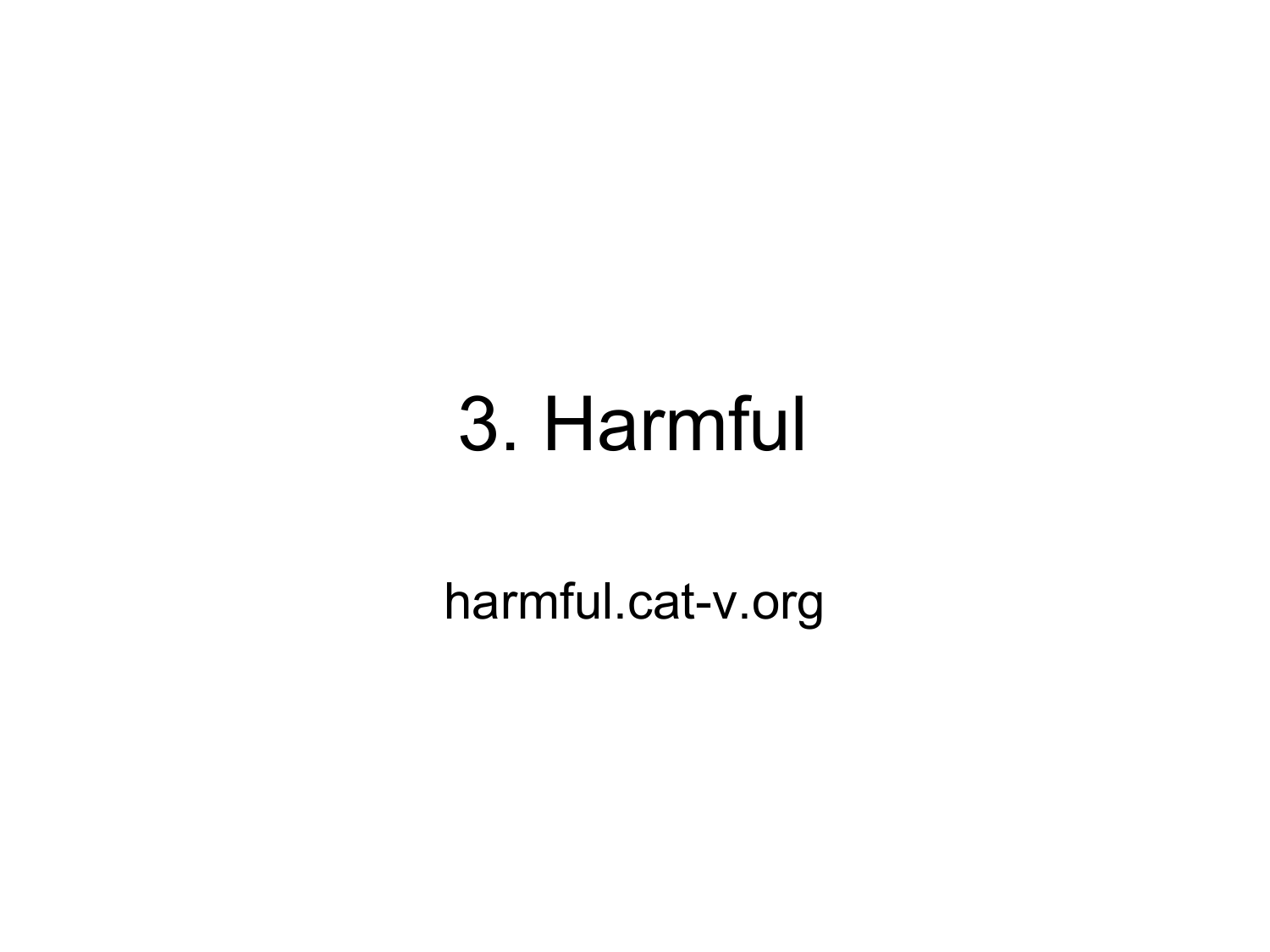### 3. Harmful

#### **Harmful**

- SGML, XML, YAML
- NFS, SMB, WebDAV
- Perl, ruby
- bash, tcsh, zsh
- glibc
- GNU autohell, gmake
- UTF-16, UTF-32, latin1
- Jabber, XMPP
- SQL databases
- head

#### **Less harmful**

- JSON, CSV, plain text
- 9P
- rc, awk
- OpenBSD pdksh, rc
- uclibc, musl, dietlibc
- mk, portable Makefiles
- UTF-8
- IRC
- filesystem
- sed 11q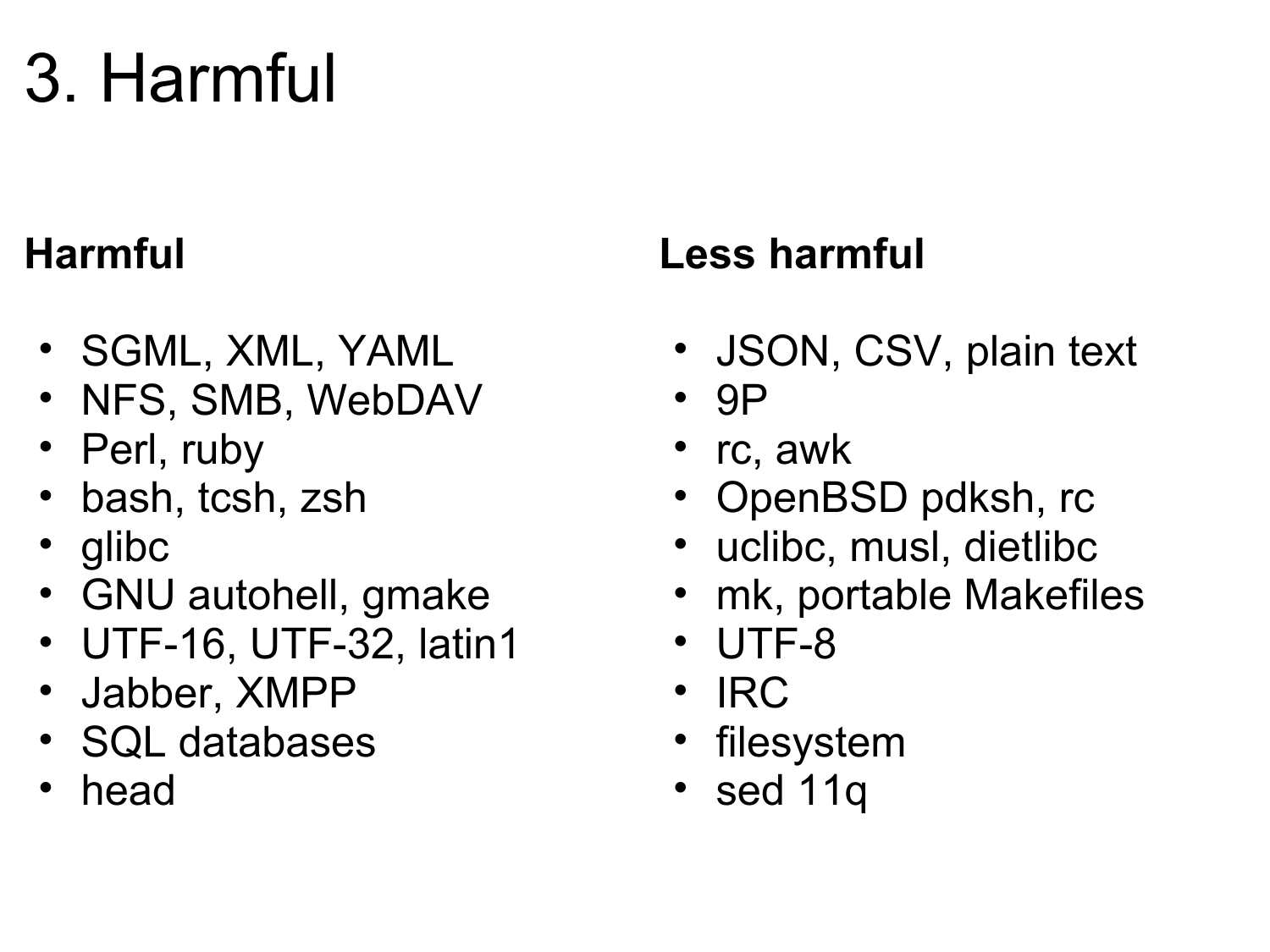### High SLOC + Wrong lang + more harmful stuff

## **= YOU SUCK**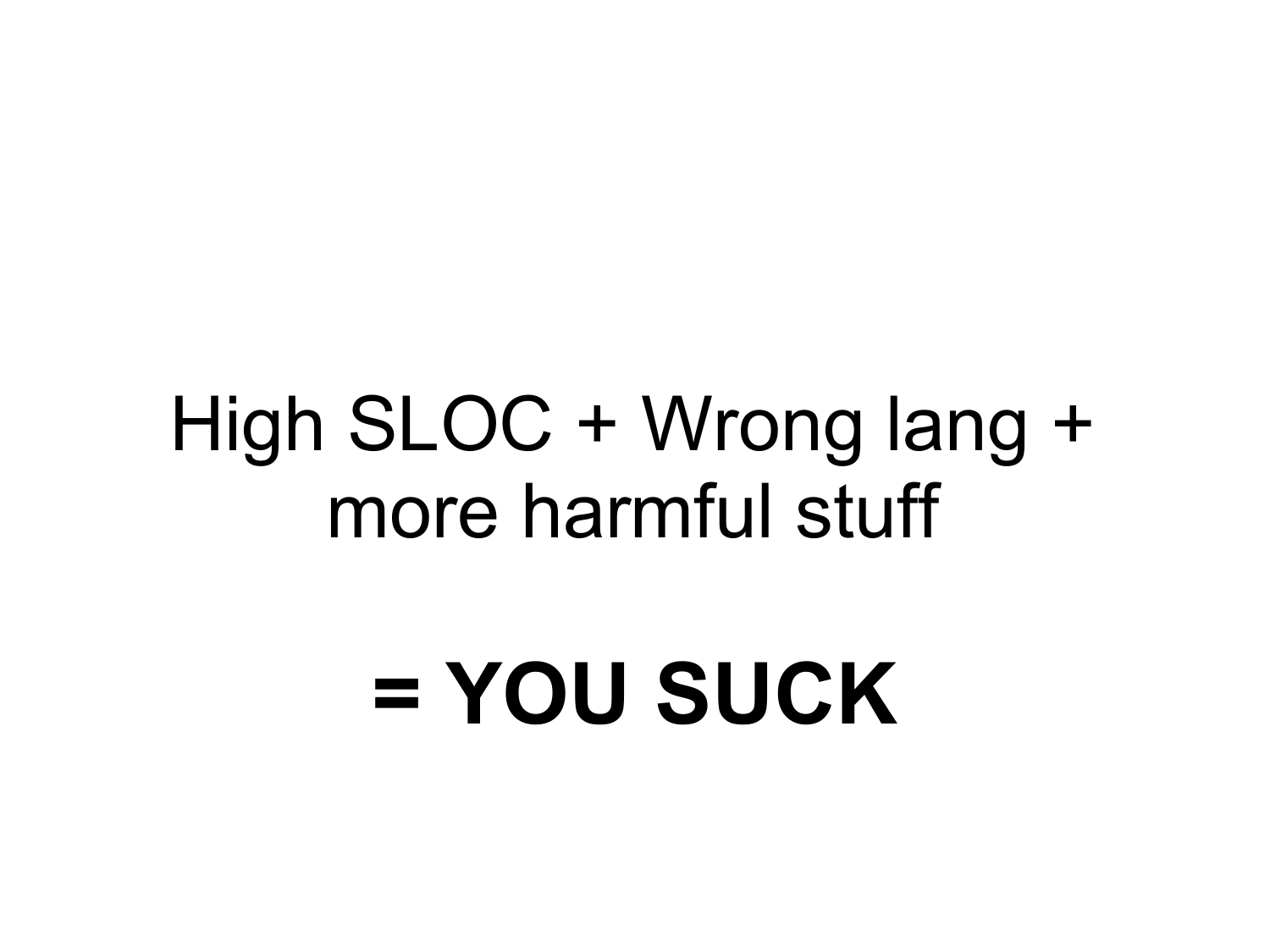### Dedicated to software that sucks *less*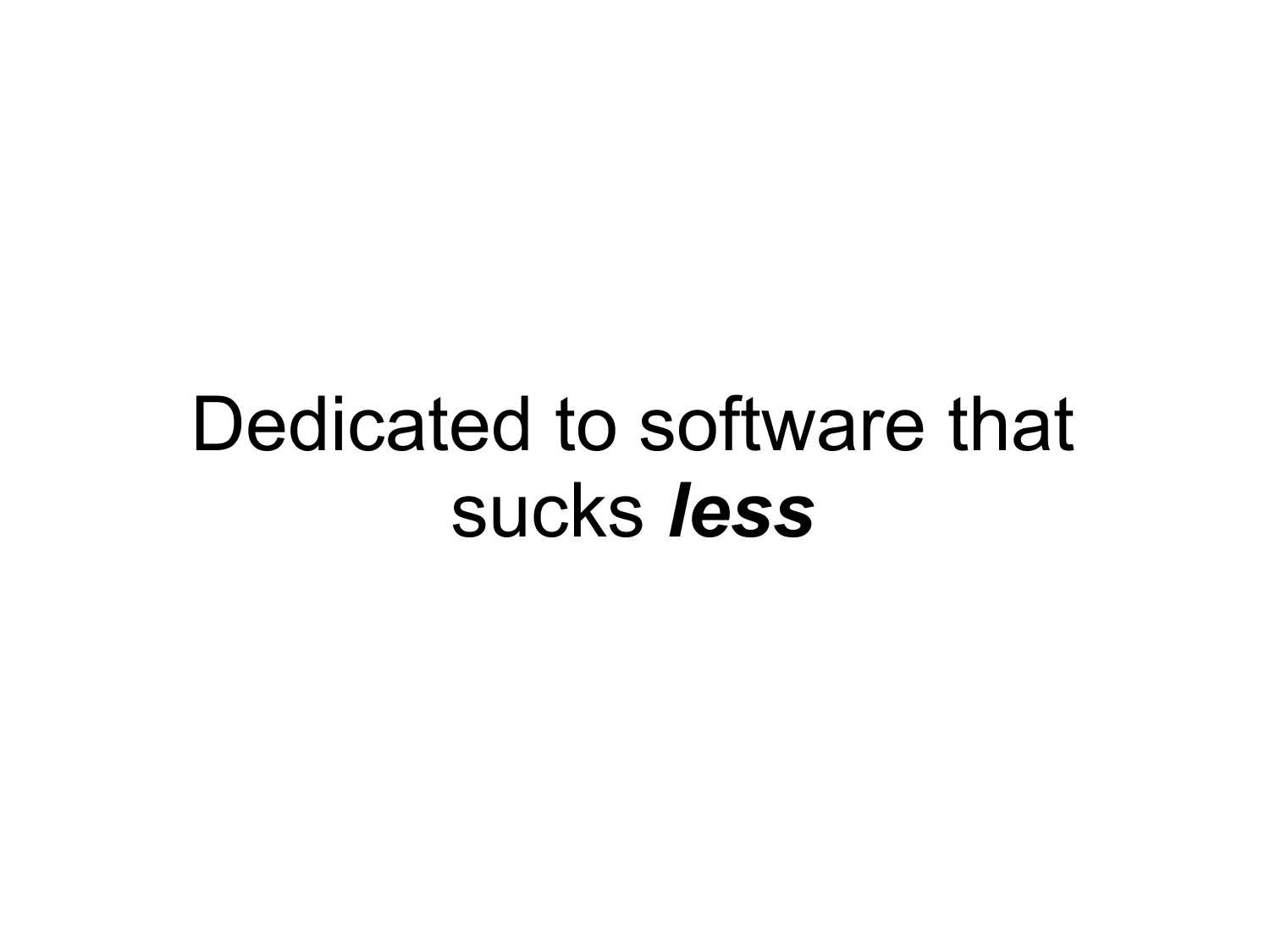## dwm

#### dynamic window manager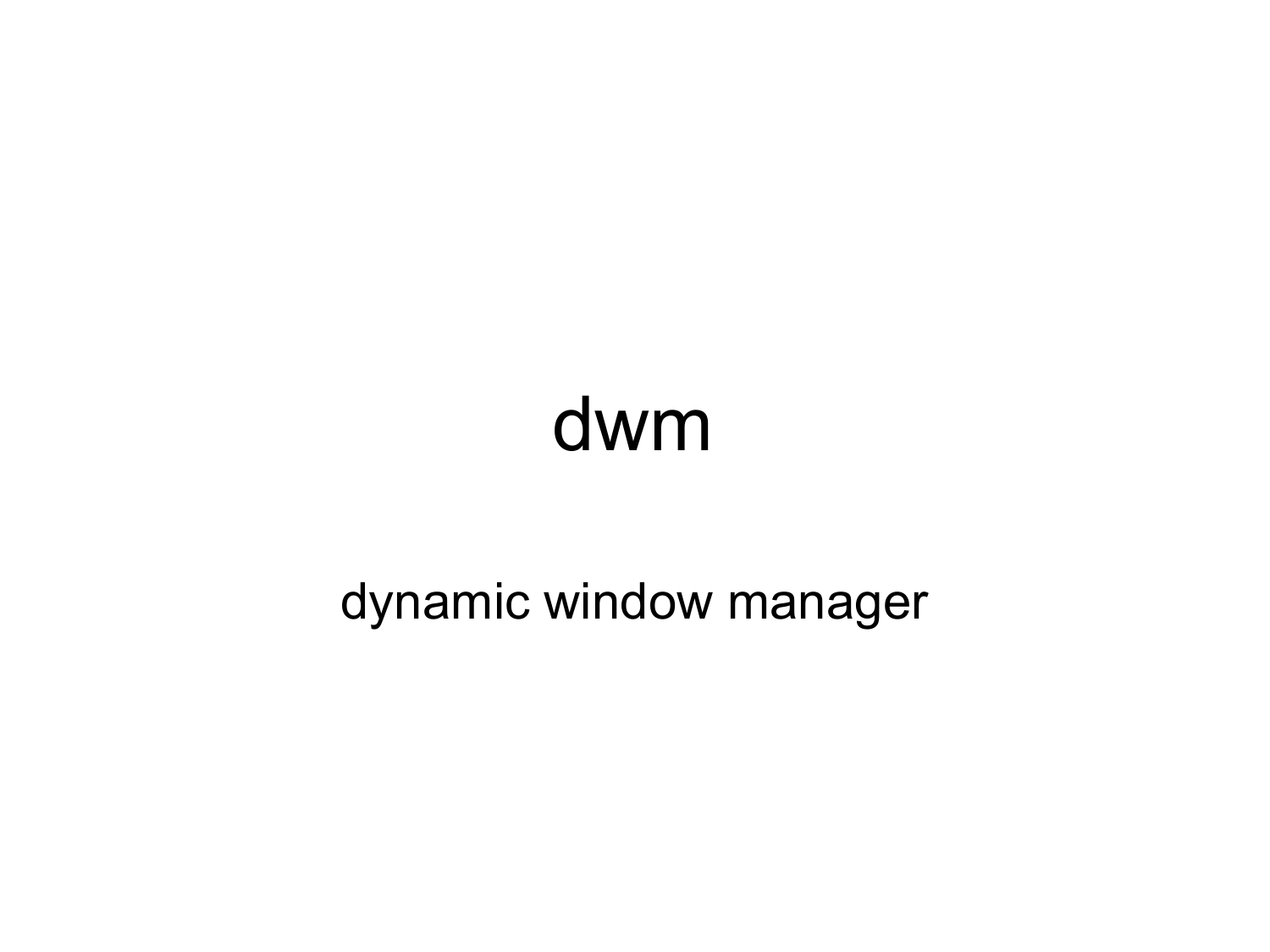#### dwm

- Started 2006
- No 9P
- No configuration files
- tagging
- dynamic tiling
- ~2k SLOC
- MIT License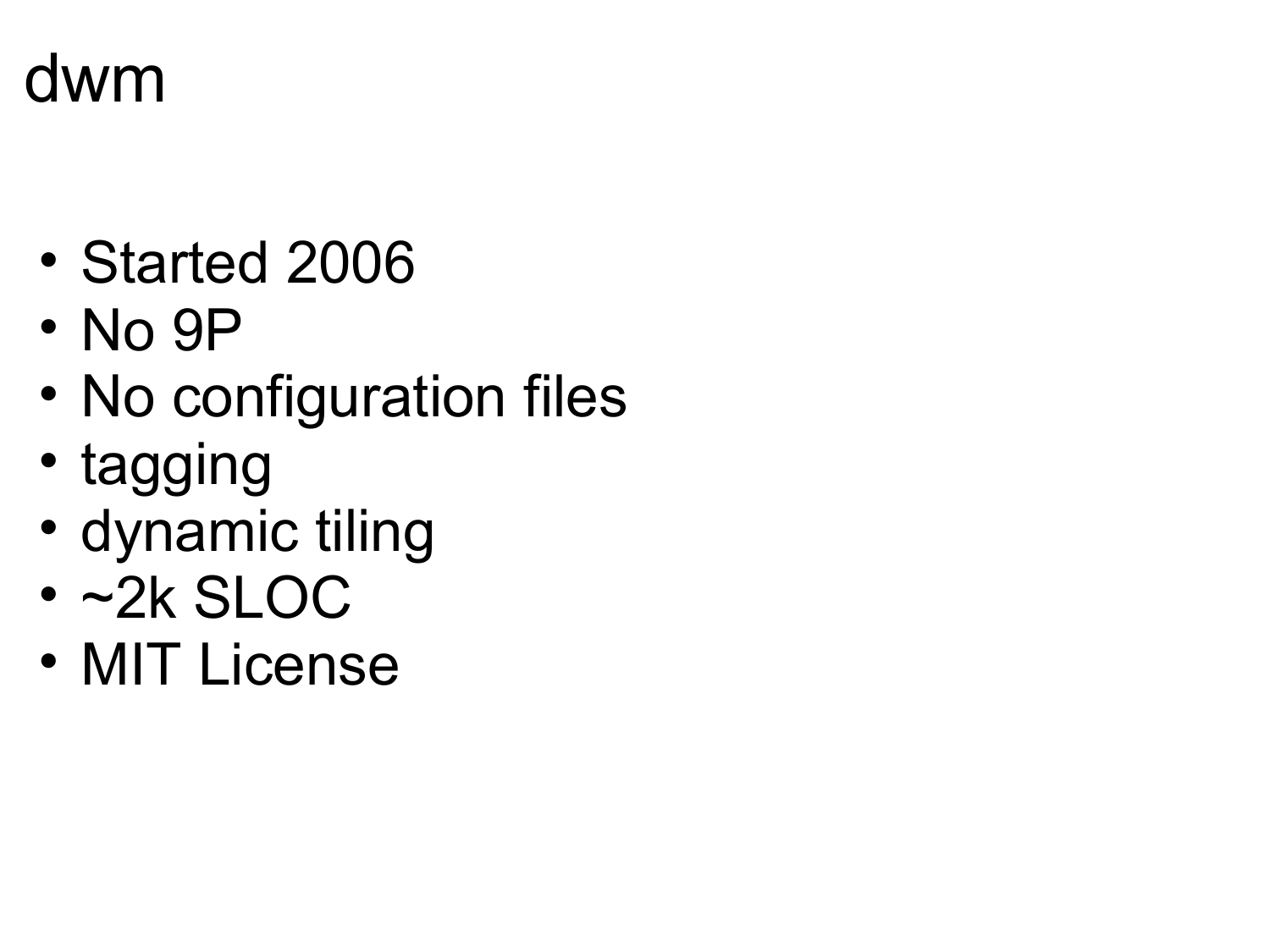#### dwm - SLOC evolution

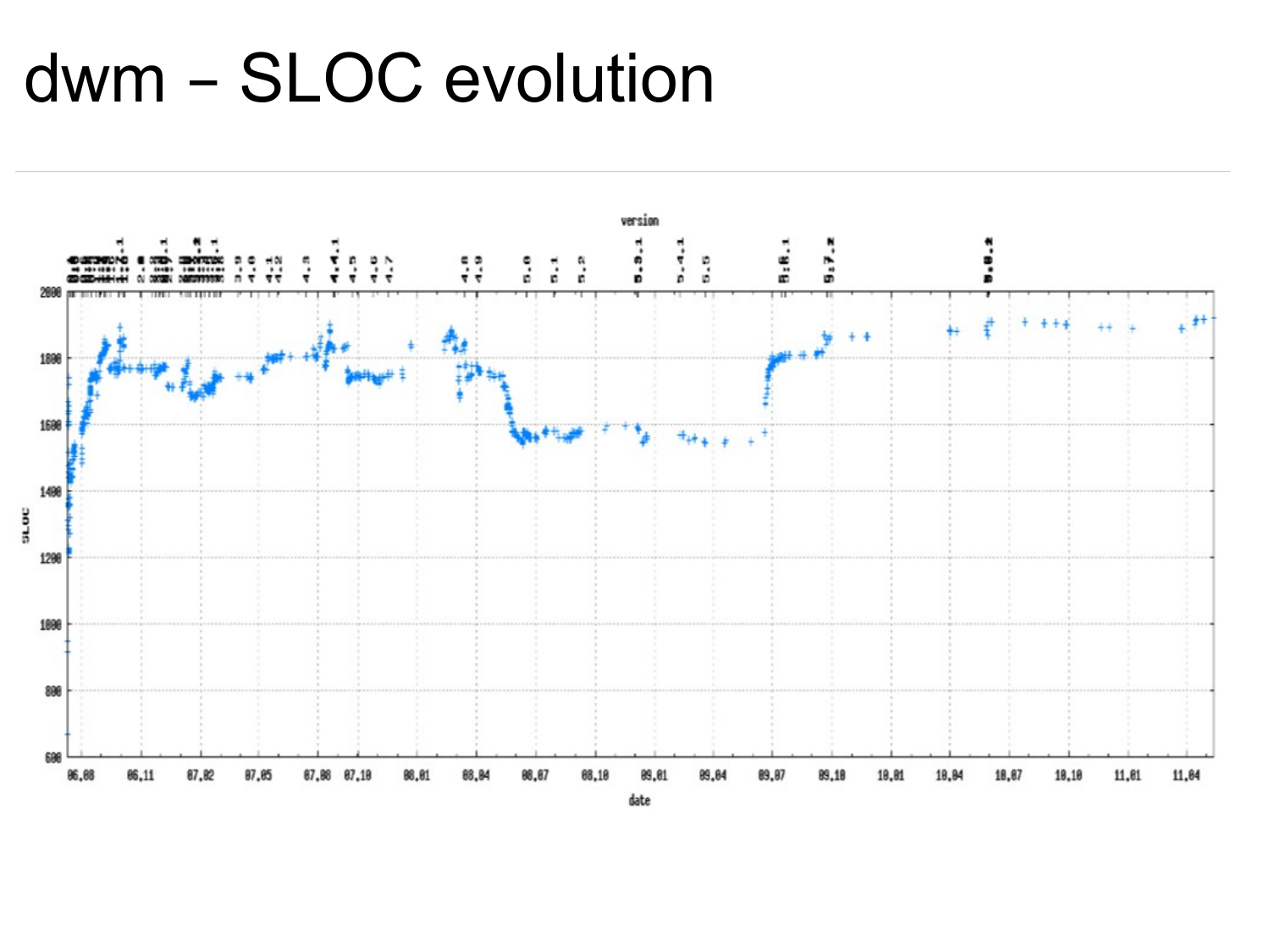### dwm demo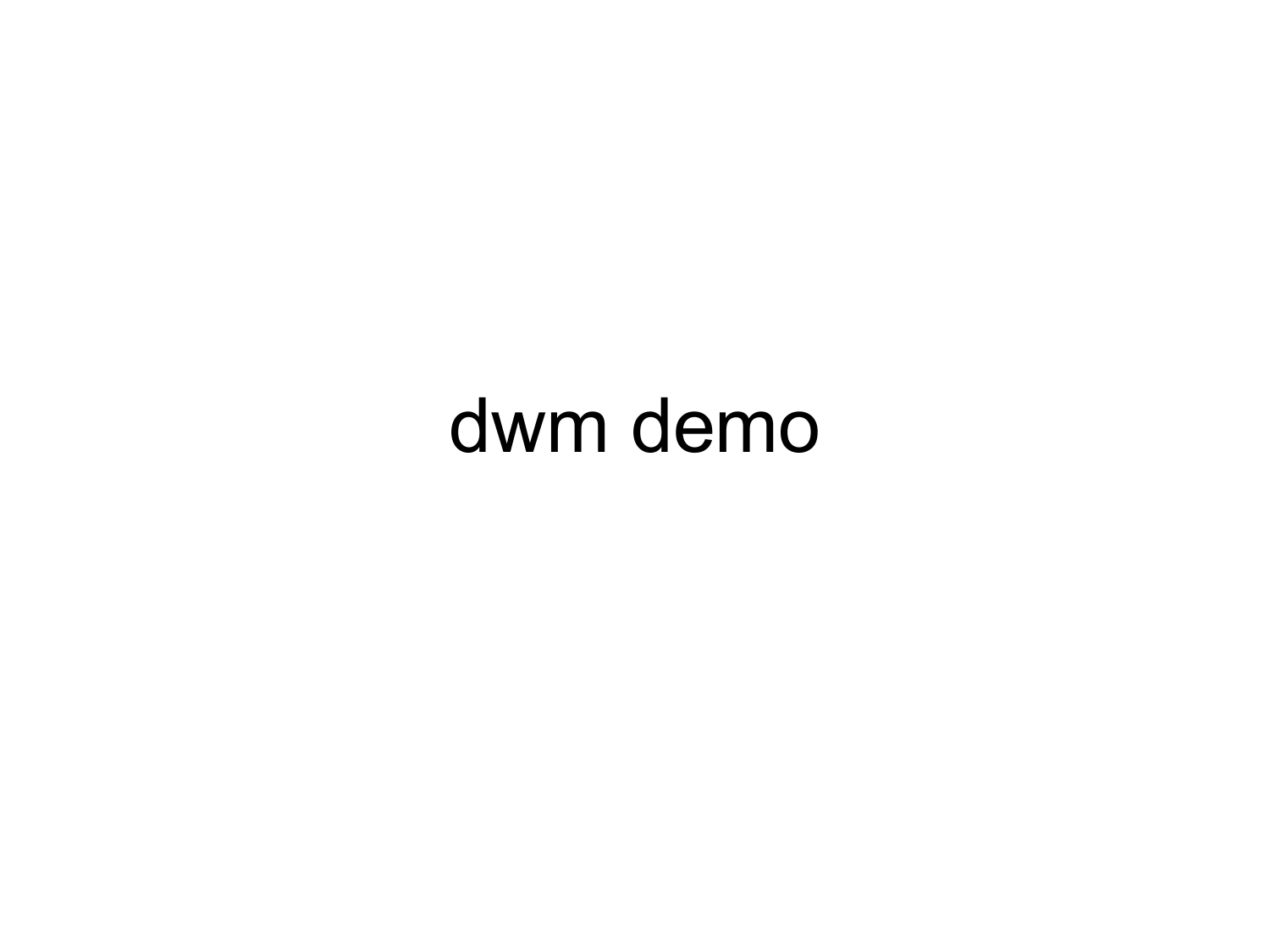### dmenu

dynamic menu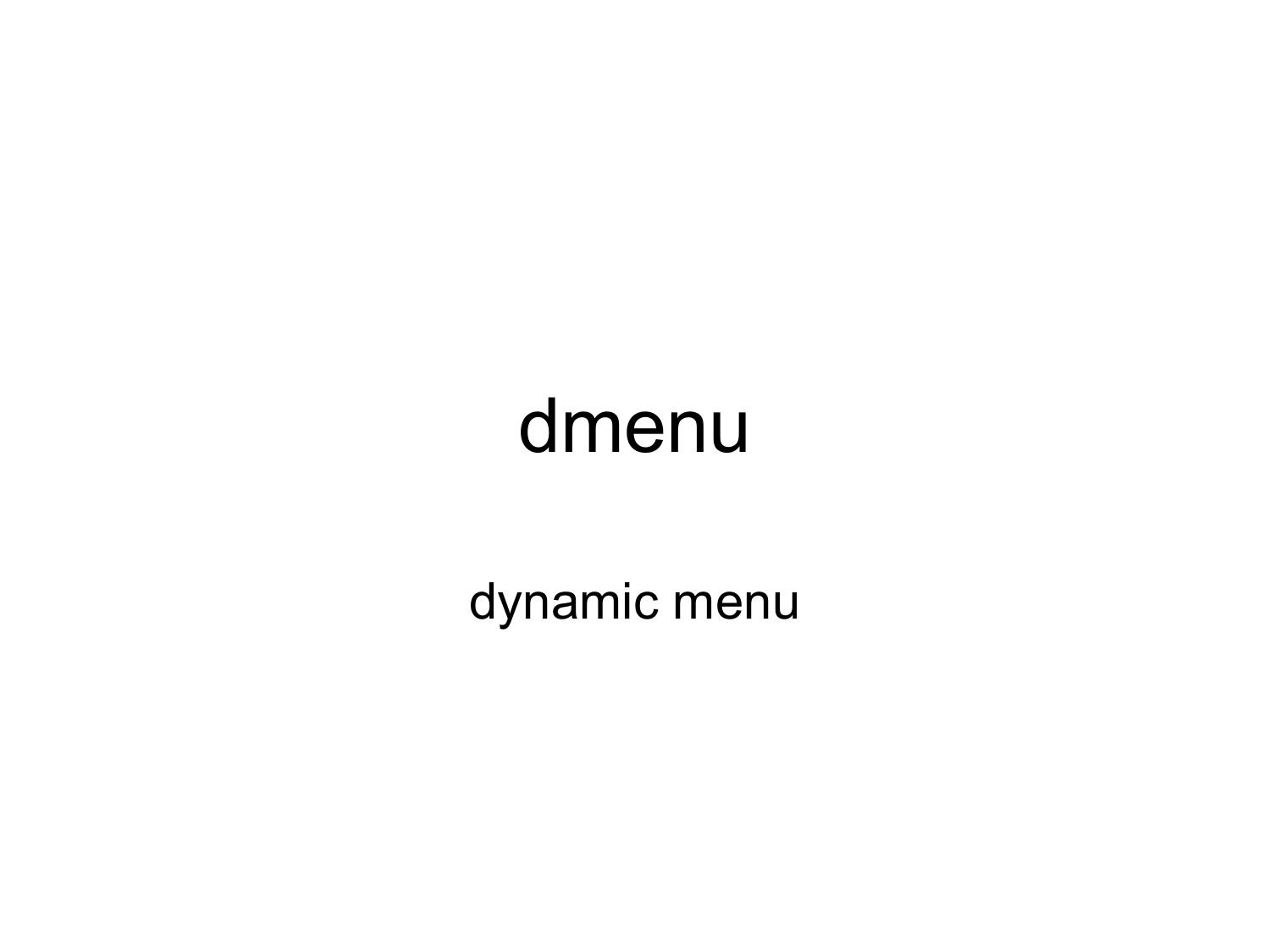#### dmenu

- Started 2006
- Simple I/O program
- 10000+ menu items
- <1k SLOC
- MIT License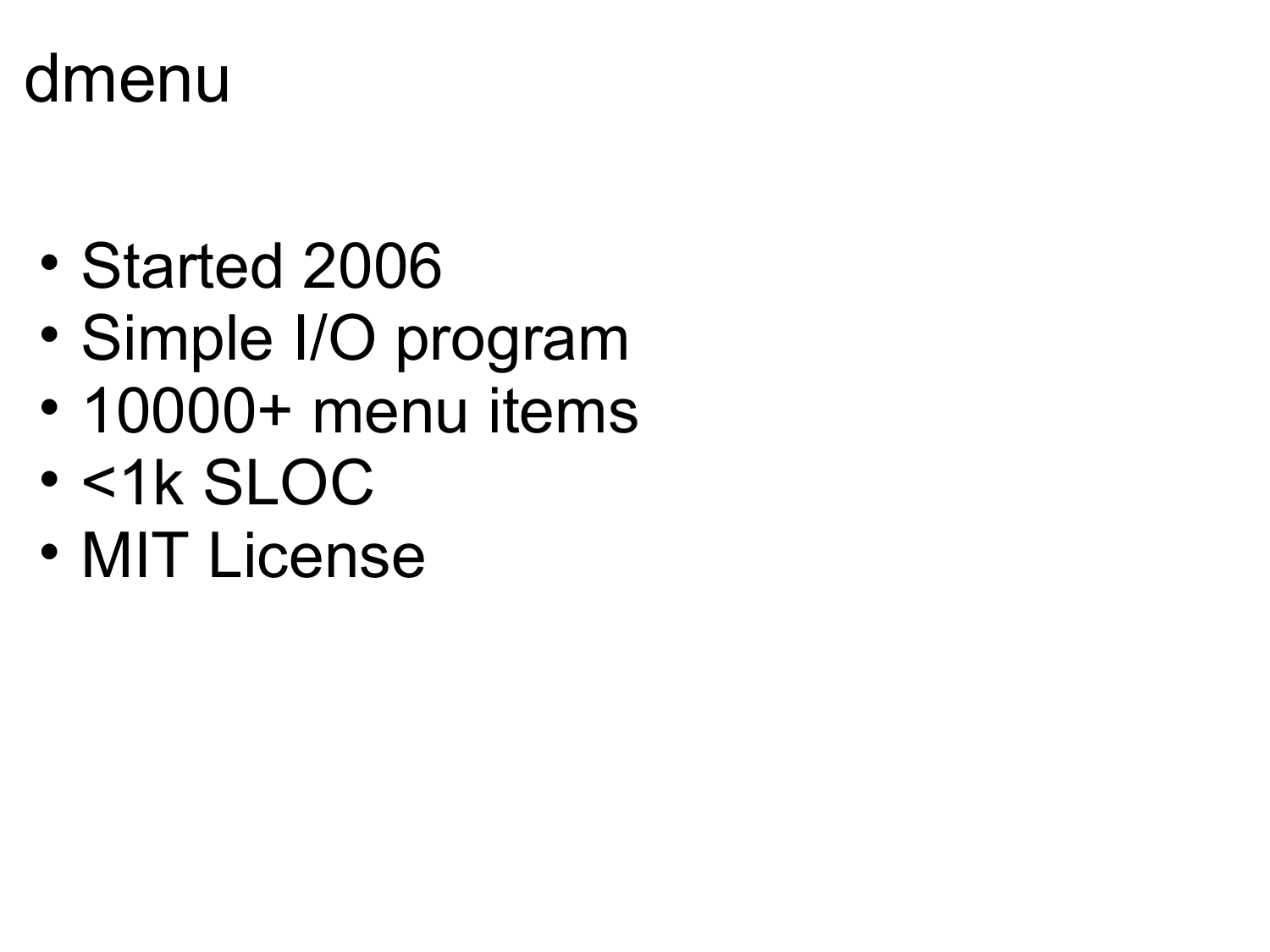#### dmenu - SLOC evolution

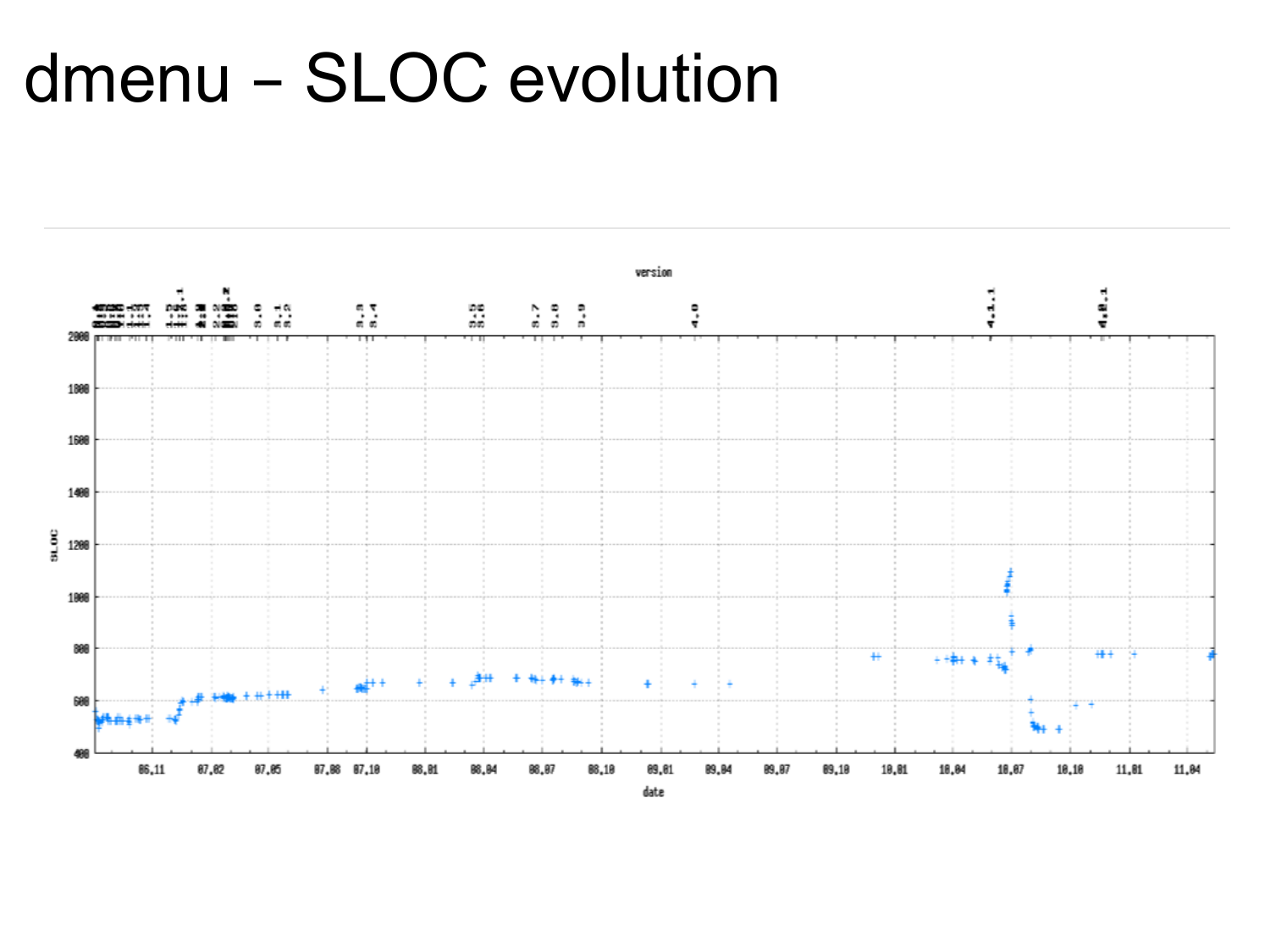### dmenu demo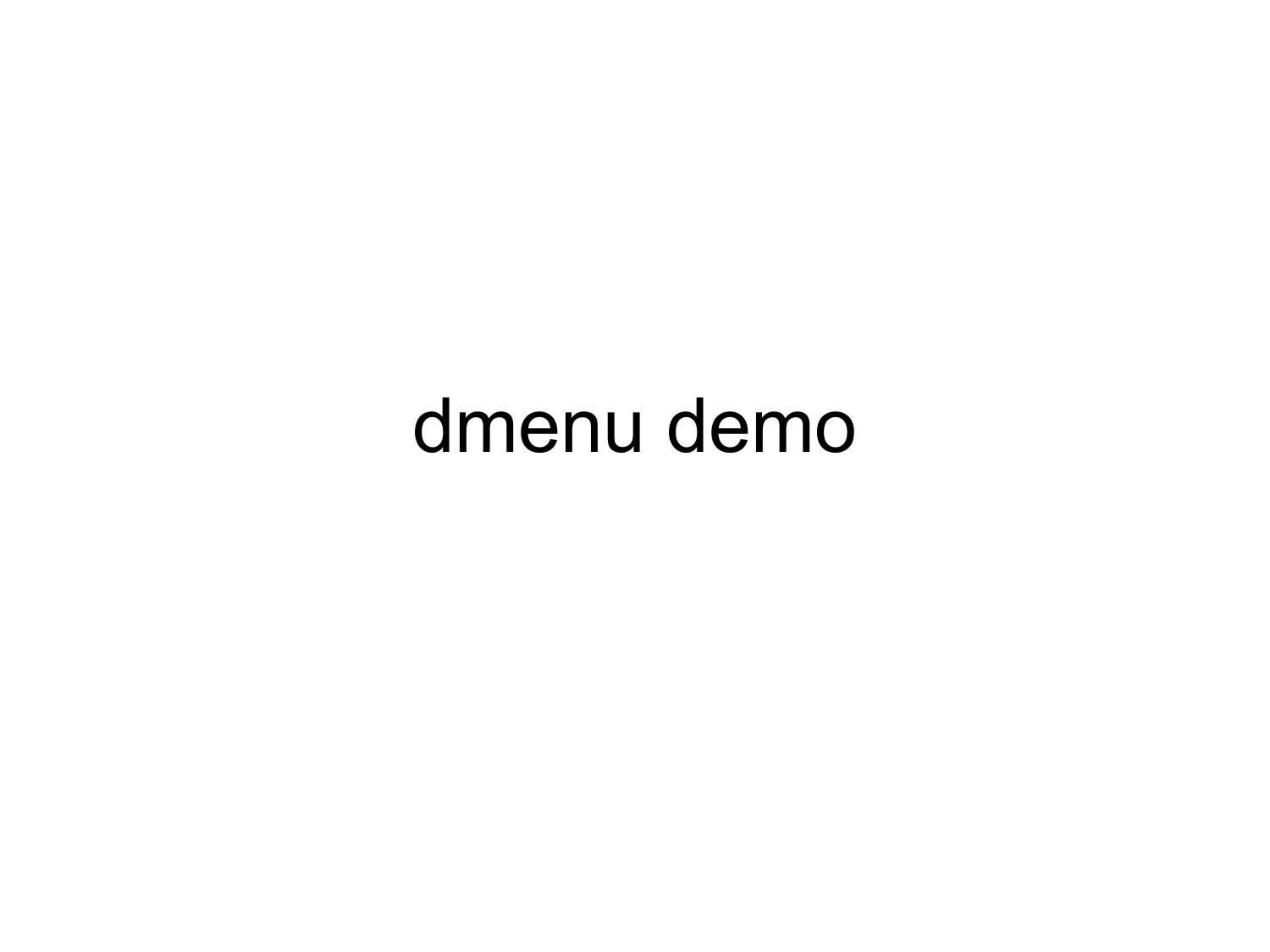#### st

#### simple terminal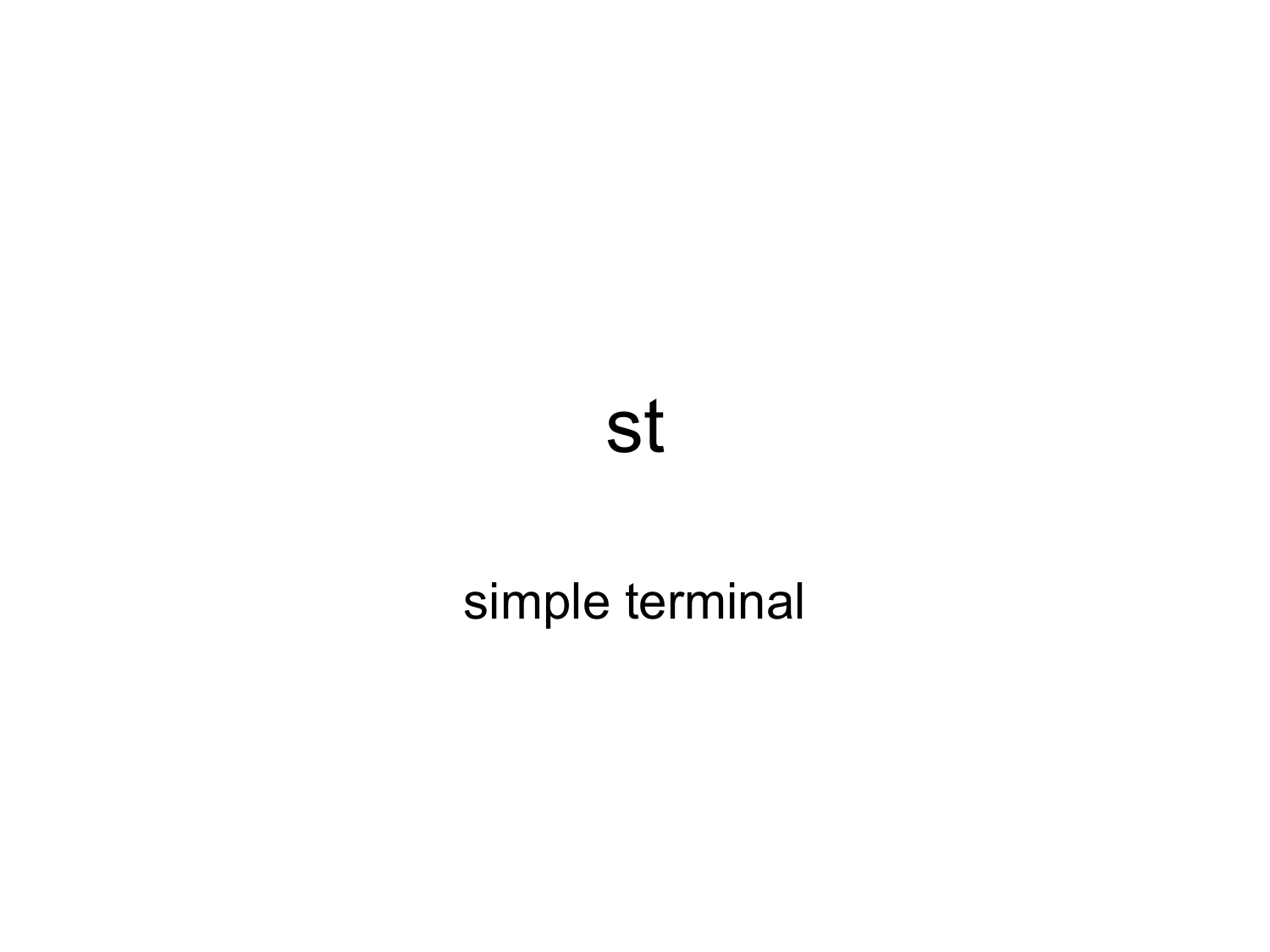- Started 2008
- Aurelien Aptel, Matthias Christian Ott, et.al.
- Early stage
- <2k SLOC
- MIT License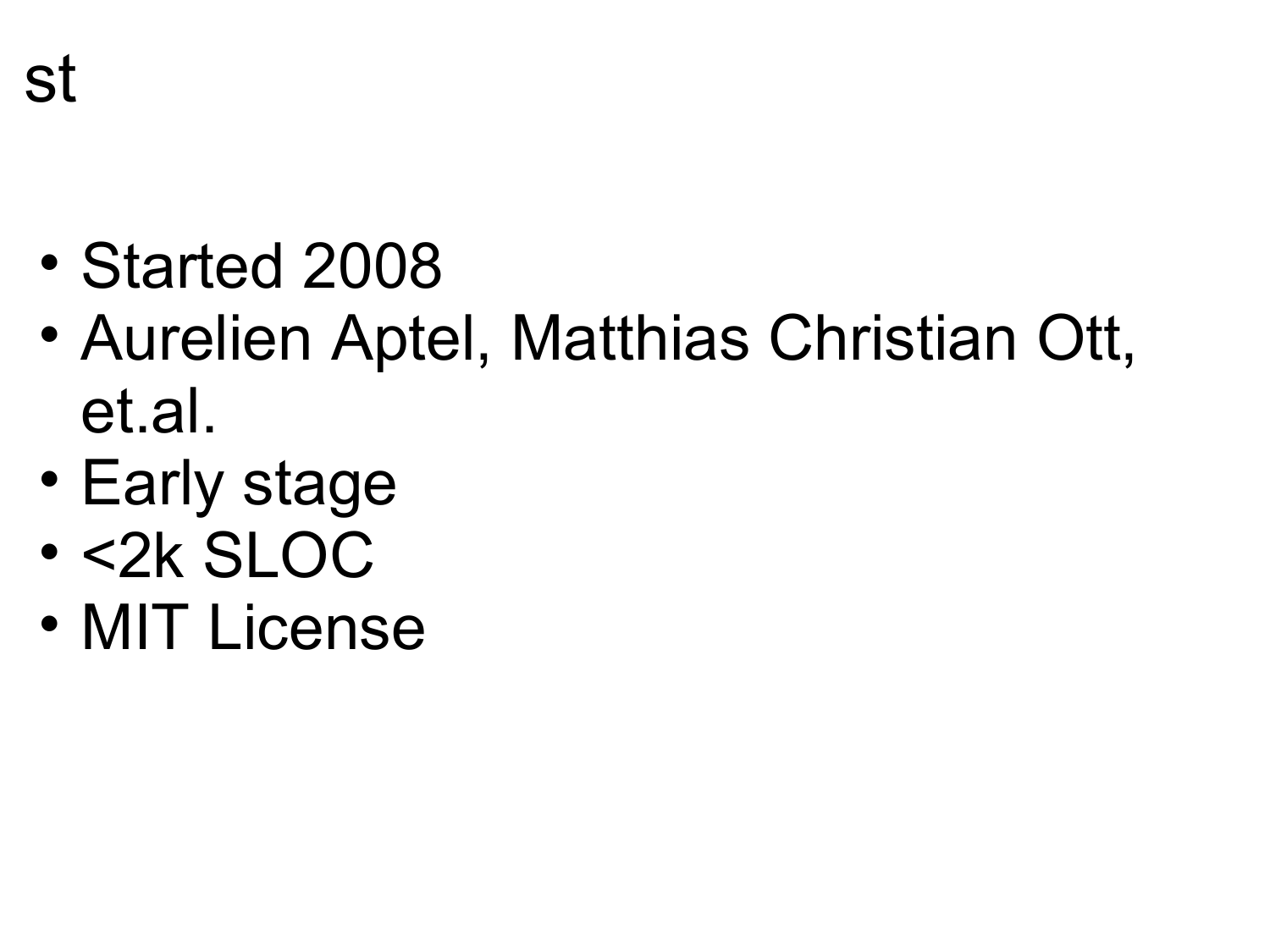#### st - SLOC evolution



 $date$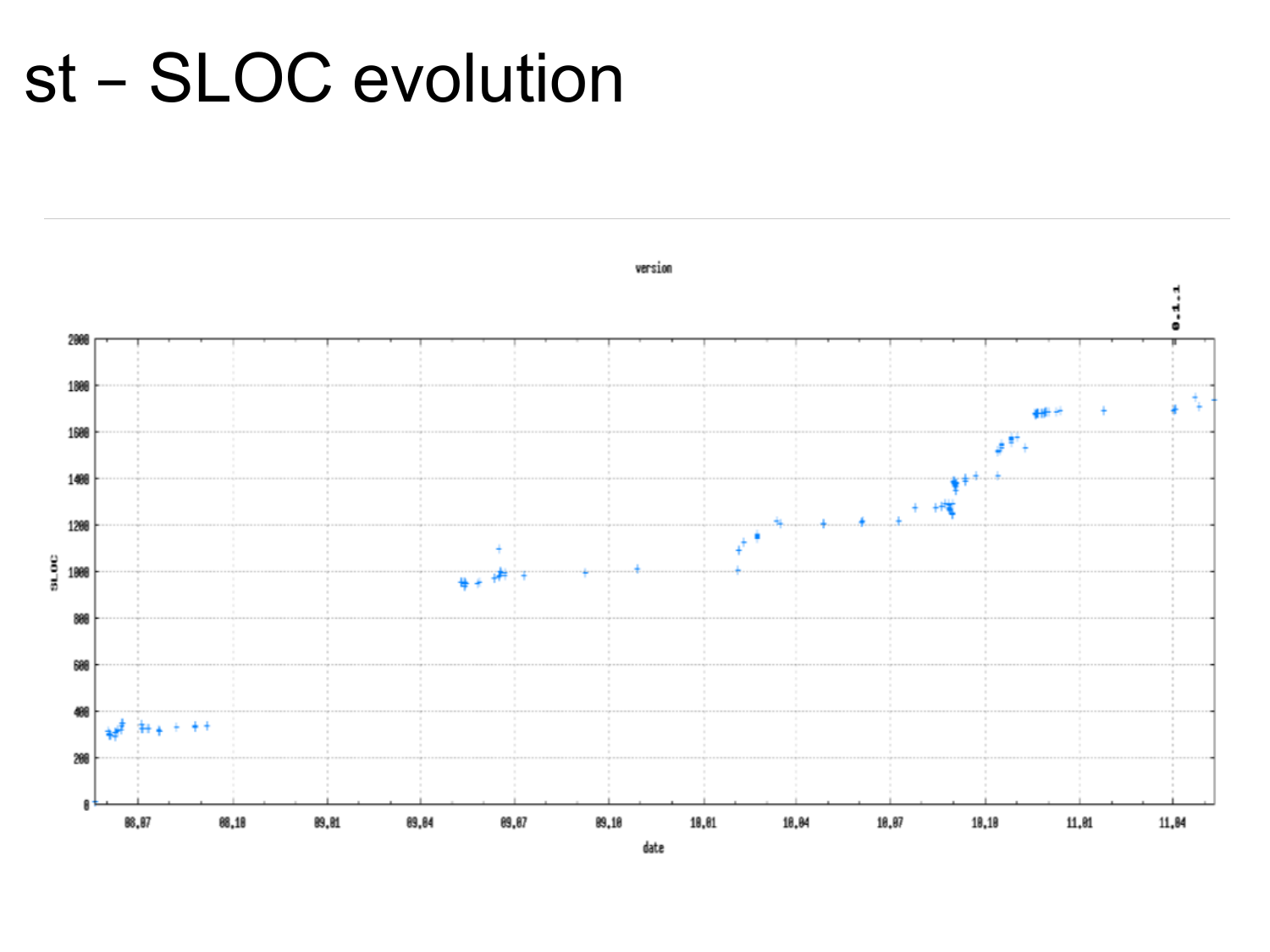### st demo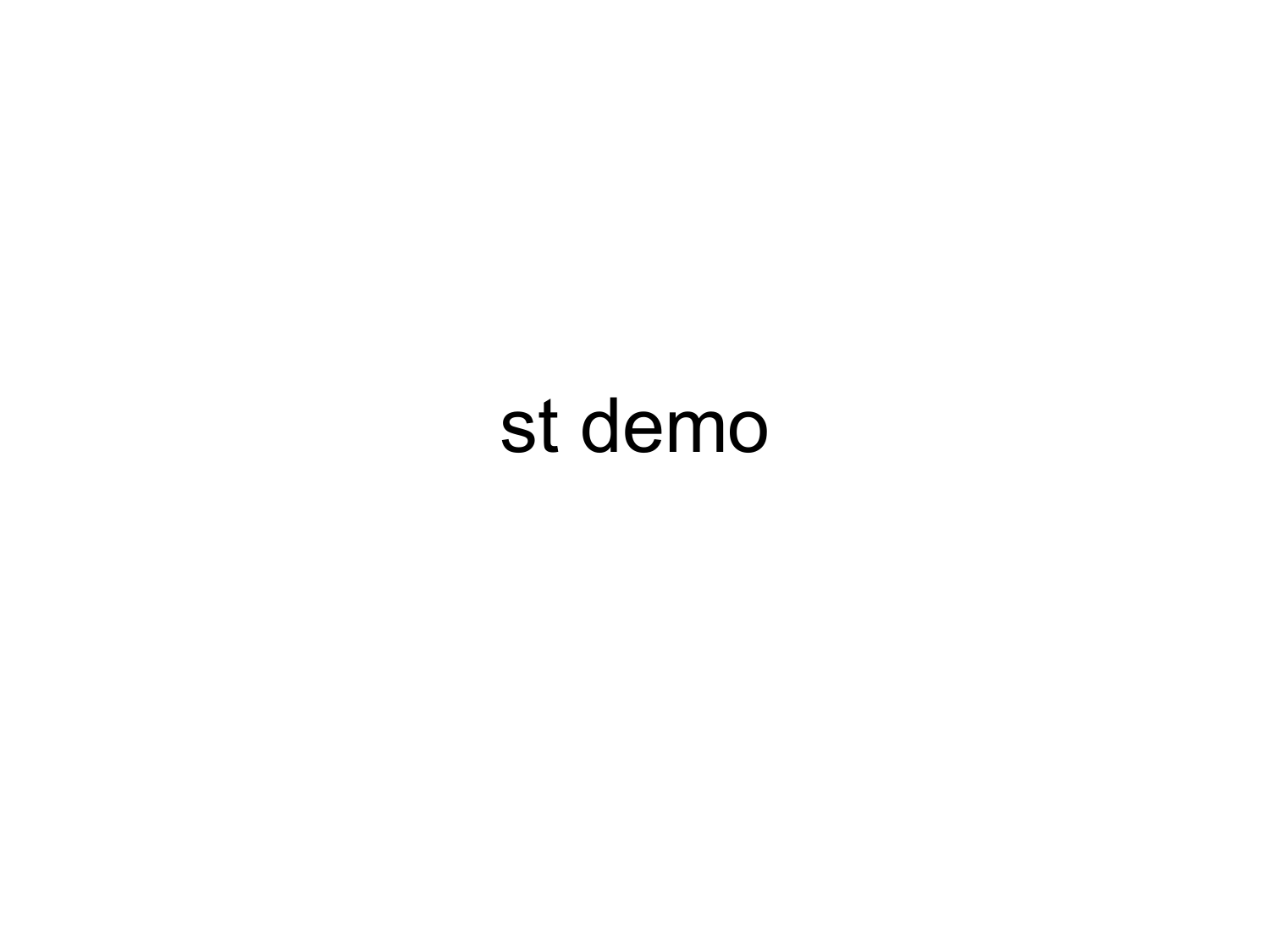### 9base

#### Static Plan 9 userland selection for Unix/Linux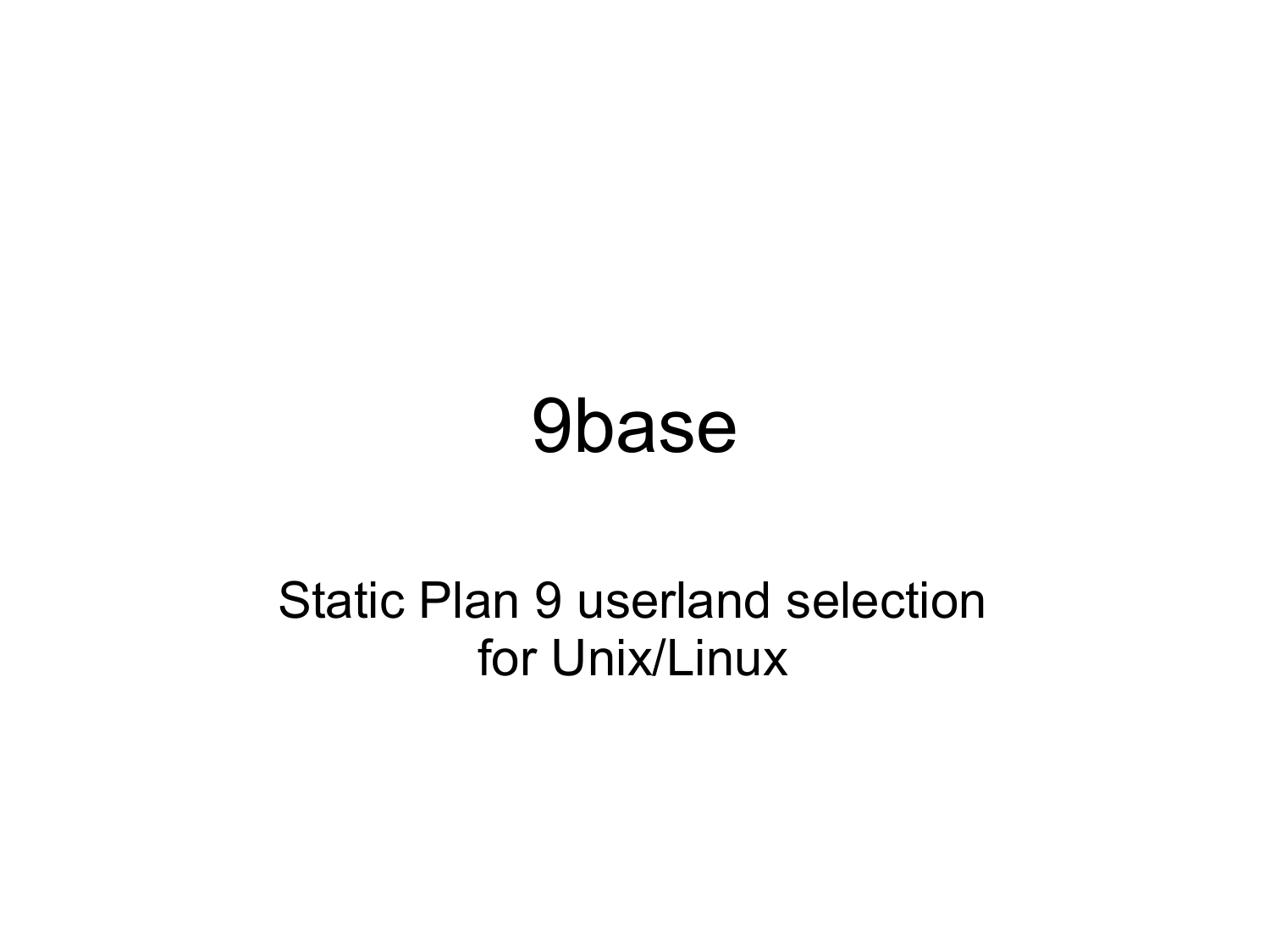#### 9base

- Started 2005
- Plan 9 libc, libbio, libregexp, libfmt and libutf
- ascii, awk, basename, bc, cal, cat, cleanname, cmp, date, dc, du, dd, diff, echo, ed, factor, fort une, fmt, freq, getflags, grep, hoc, join, look, ls, mk, mkdir, mtime, pbd, primes, **rc,** read, sam, sha1sum, sed, seq, sleep, sort, split, strings, t ail, tee, test, touch, tr, troff, unicode, uniq, unutf
- ~60k SLOC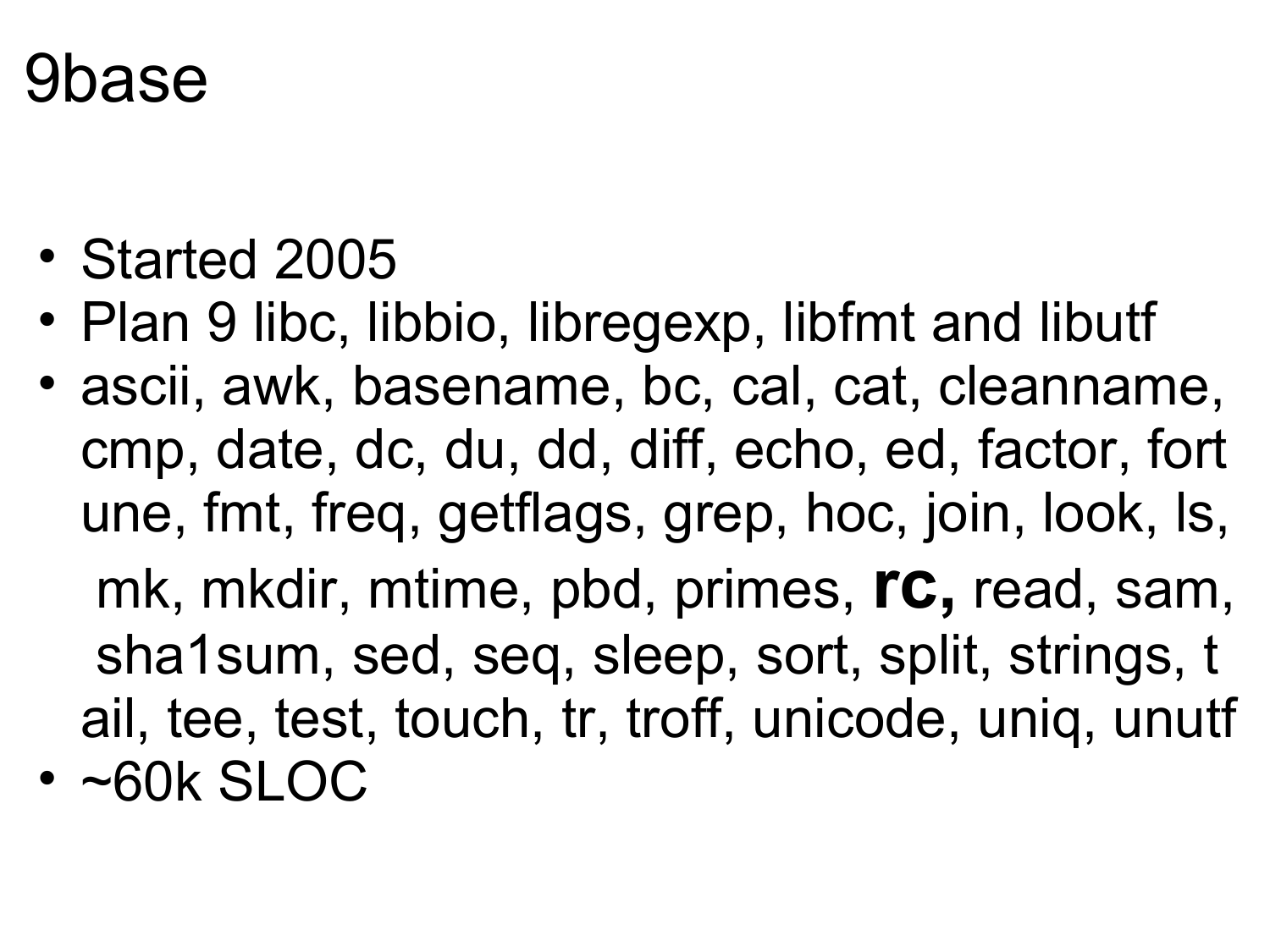#### **9base - SLOC evolution**



version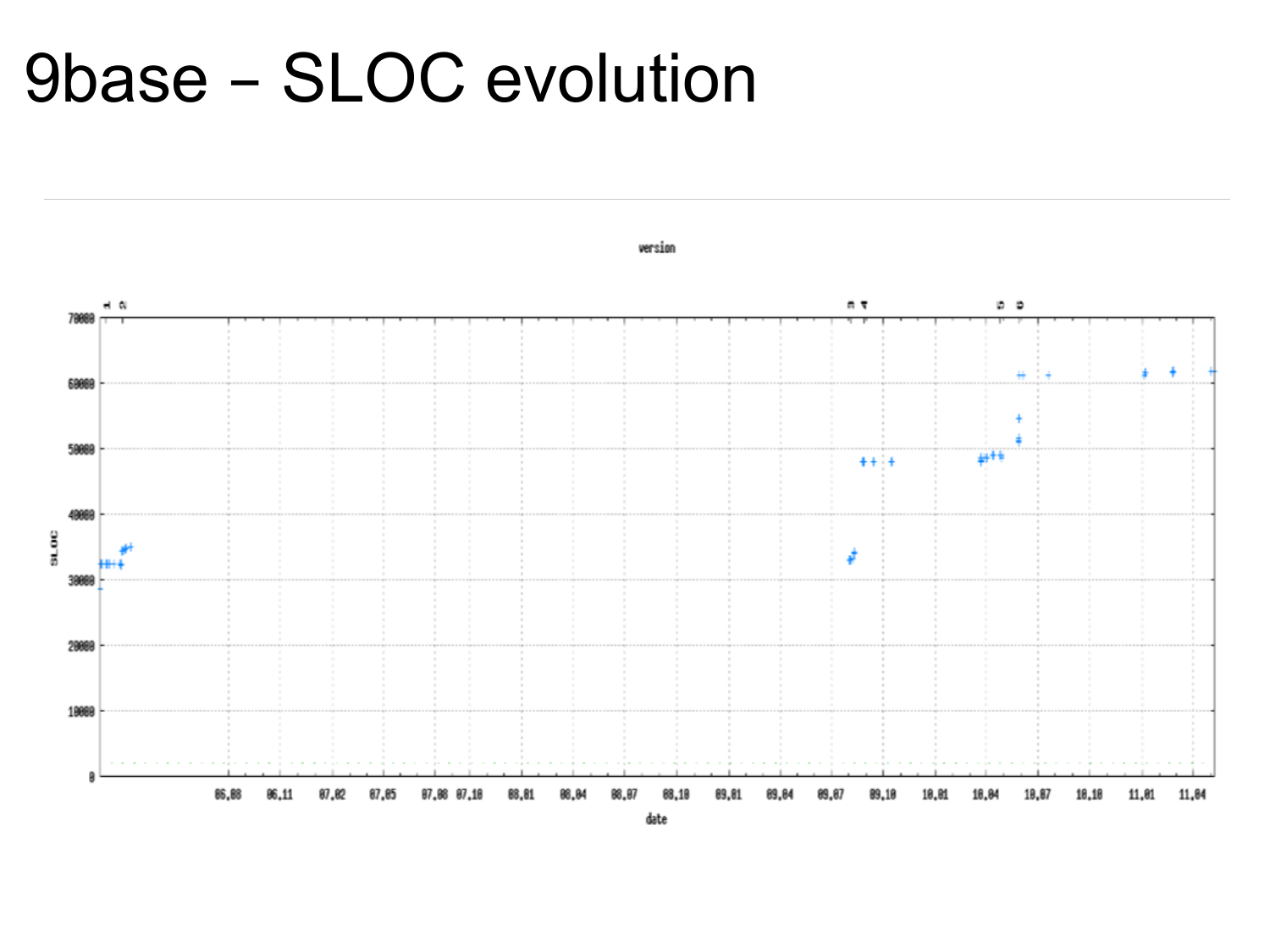

#### → bash 4.2 **alone** has 120k SLOC

#### *A single shell is twice the size as a complete userland?*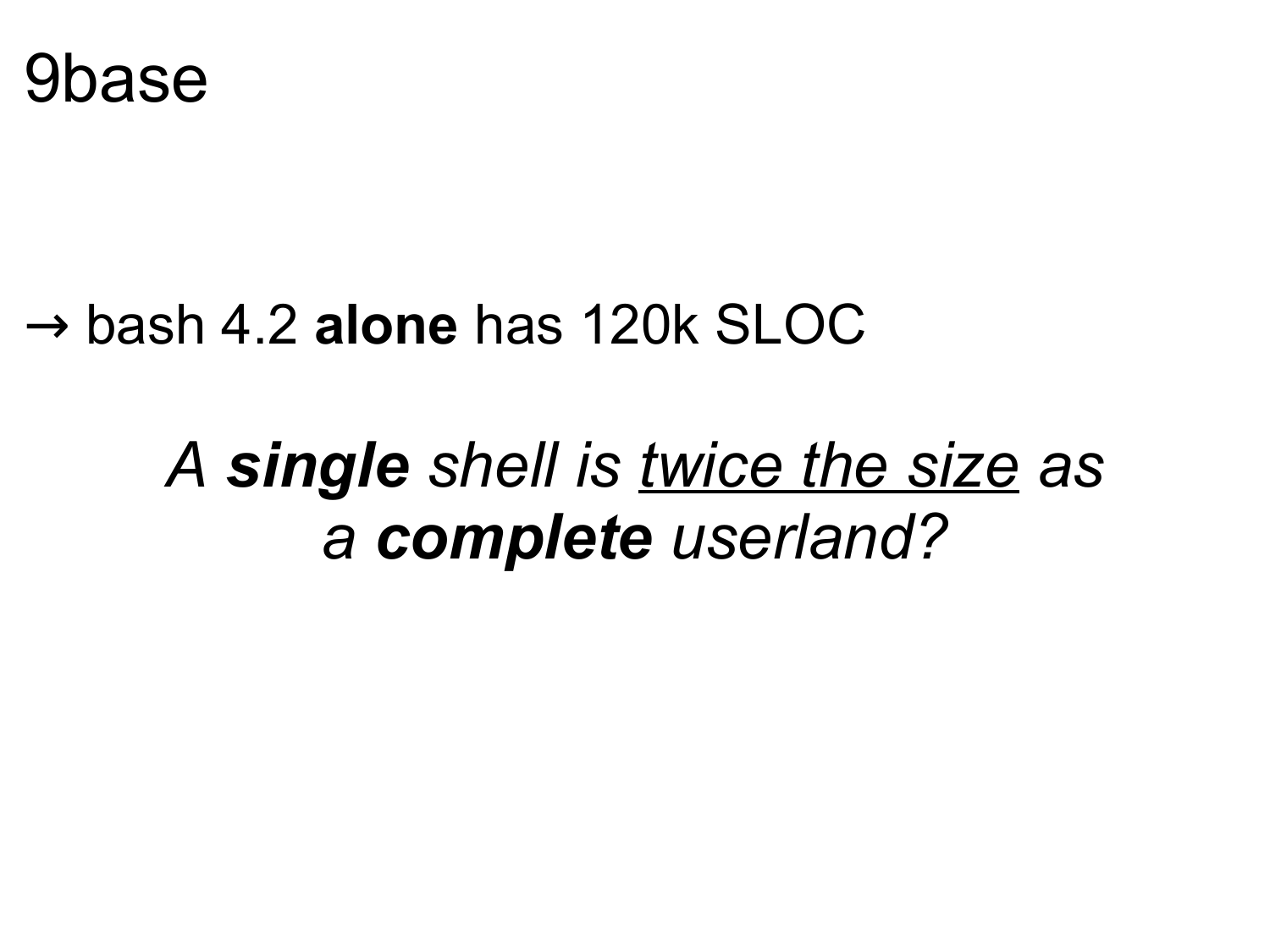### Why 9base?

- Does sed/awk/grep/... support this option?
- GNU make or BSD make or nmake or something else?
- UTF-8 capable grep?

```
\bullet …
```
- **werc** can be run with 9base
- My network monitor uses 9base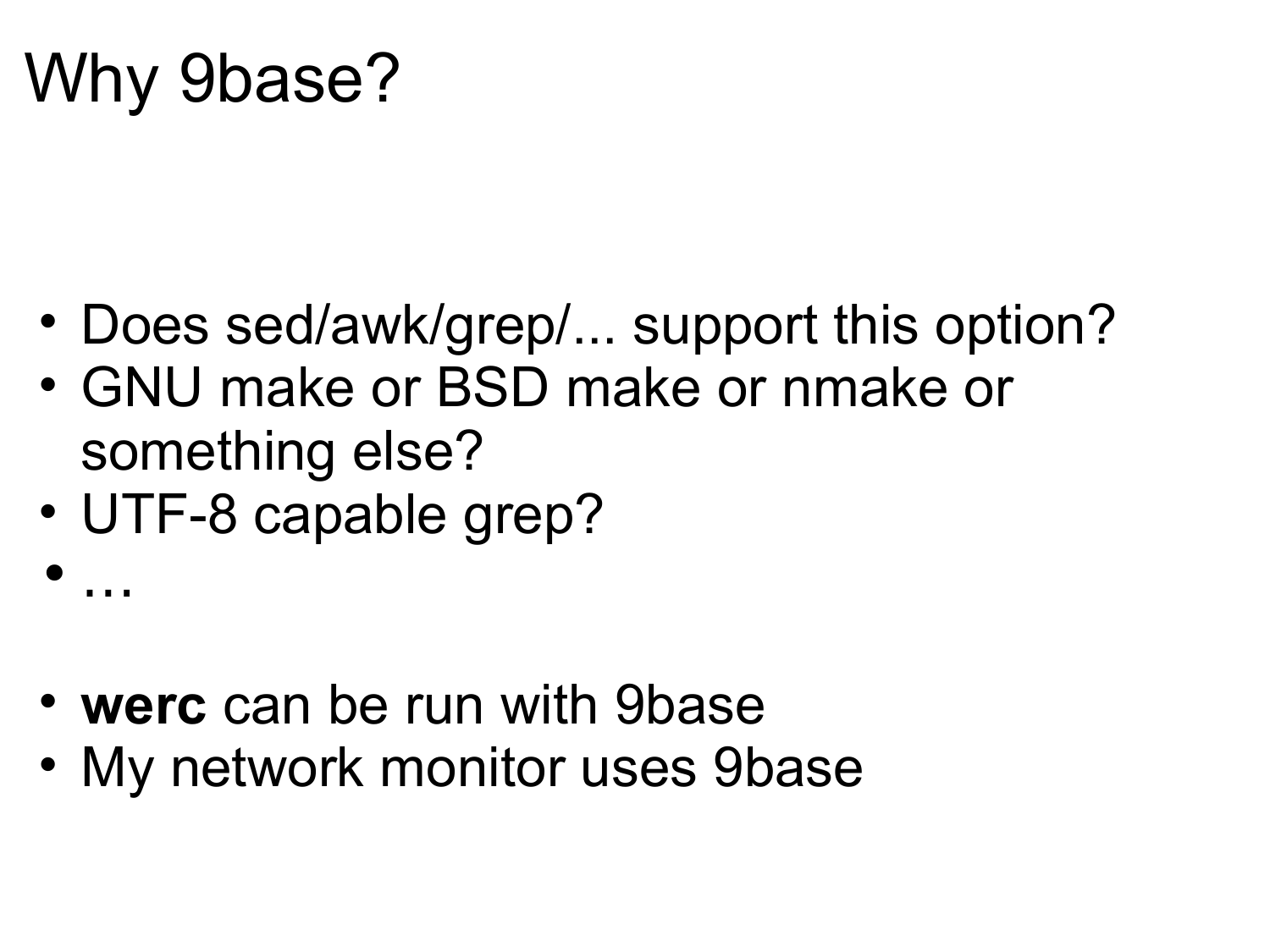### 9base demo

rc - the Plan 9 shell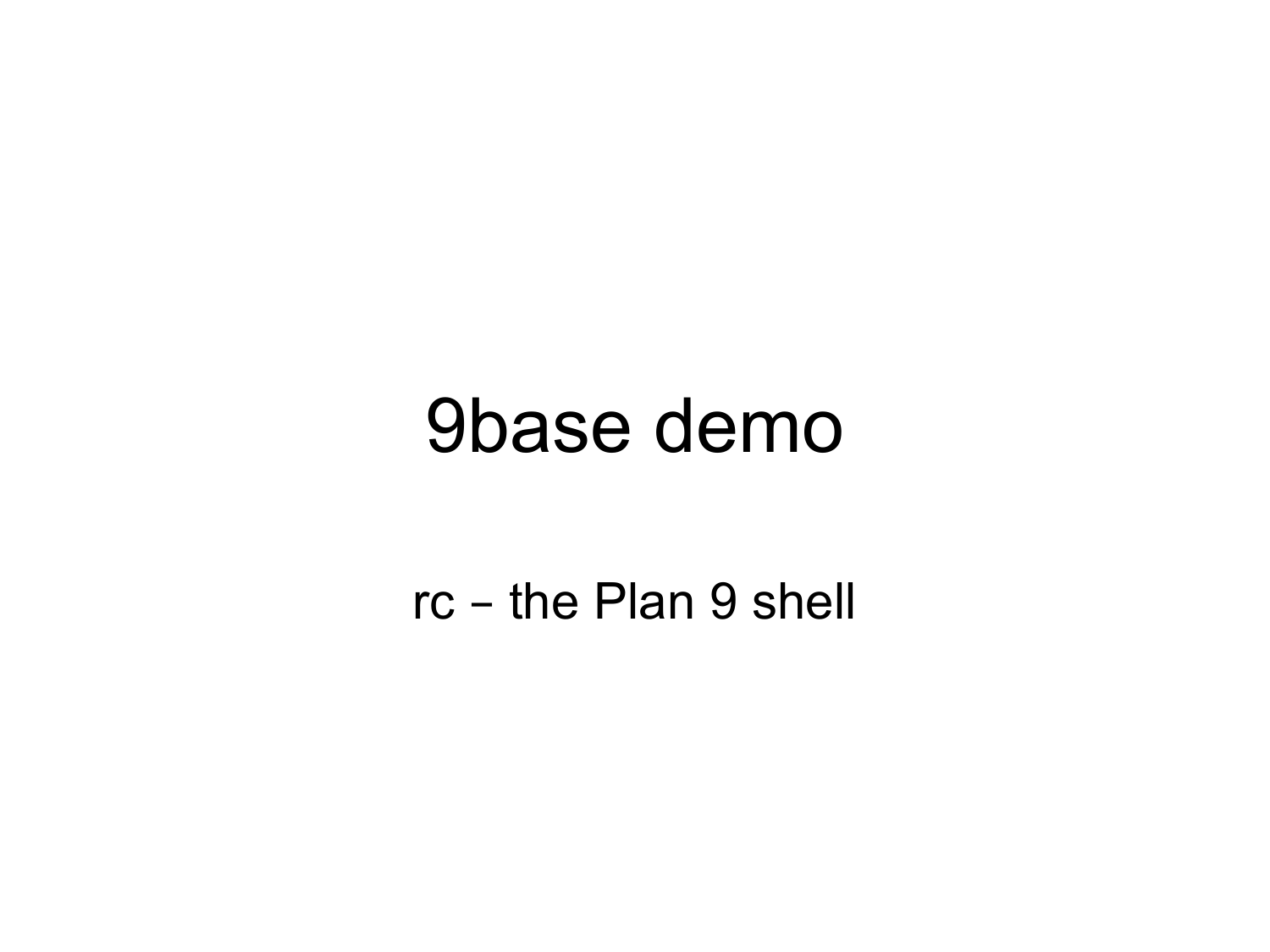## sta.li

#### static linux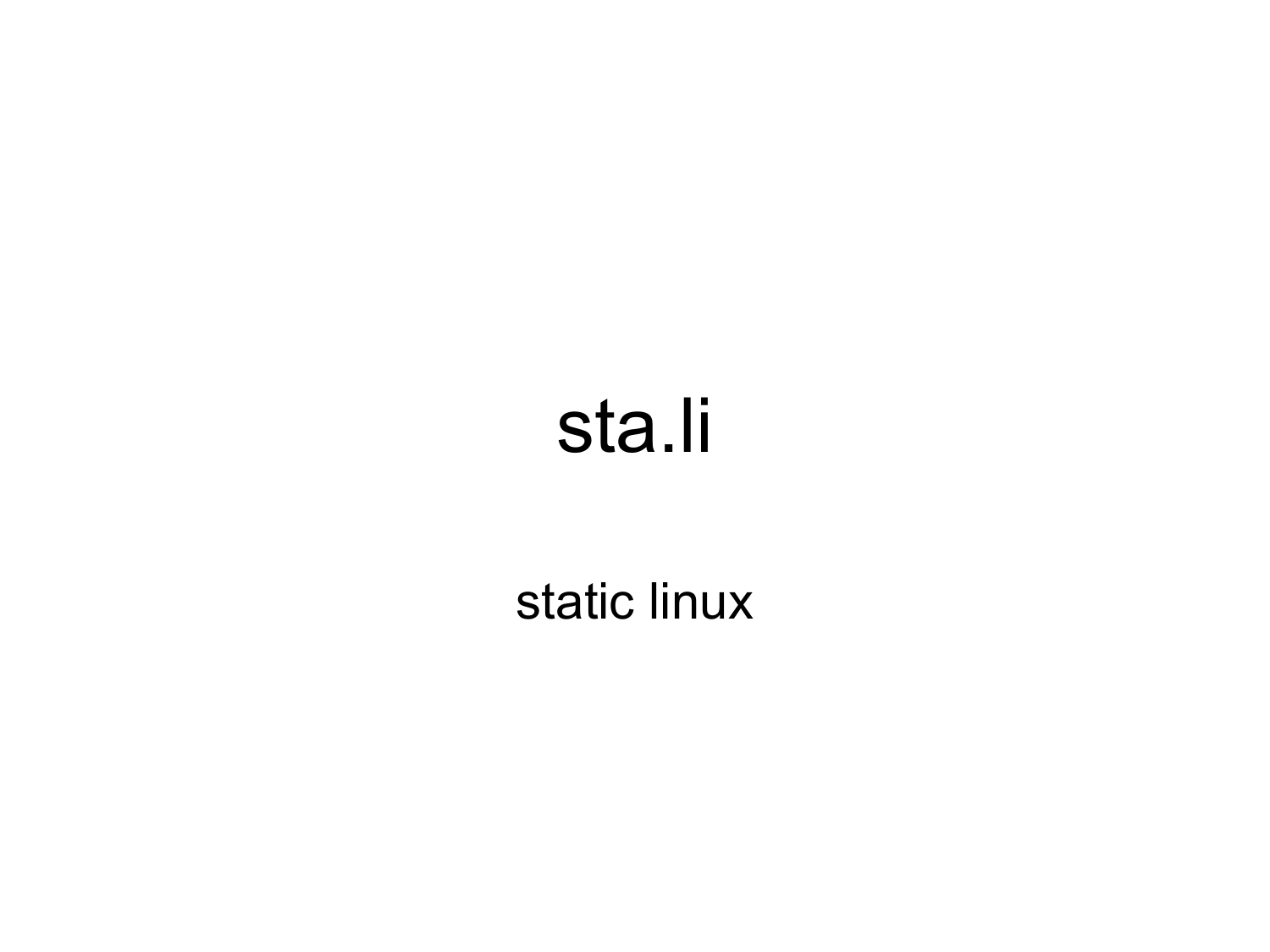### sta.li

- Started 2008
- **Still almost** vaporware
- Focus on static executables
- Small core system
- No configuration
- No multi-user scope
- init system: just /etc/rc.start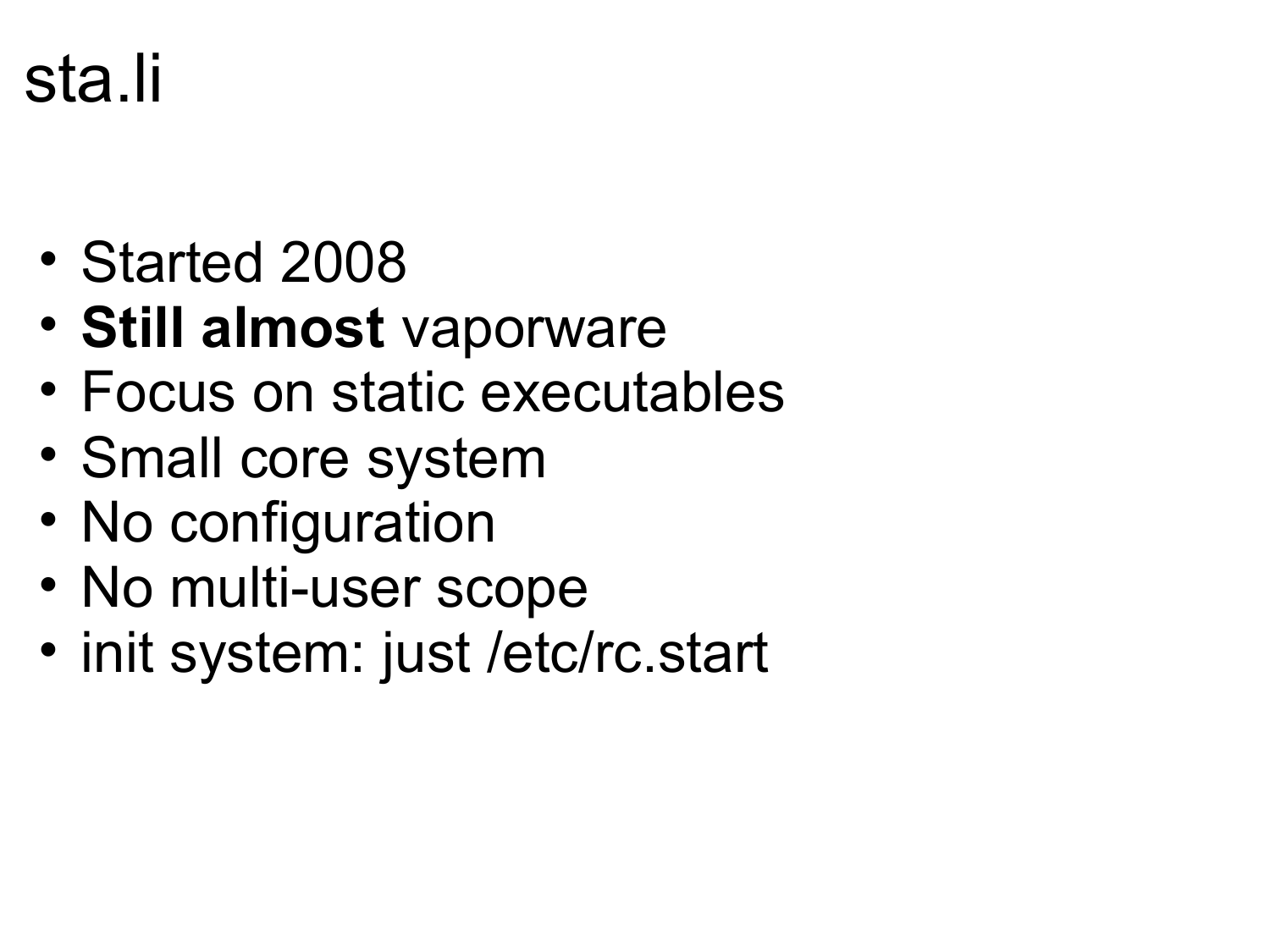### sta.li demo?

Not today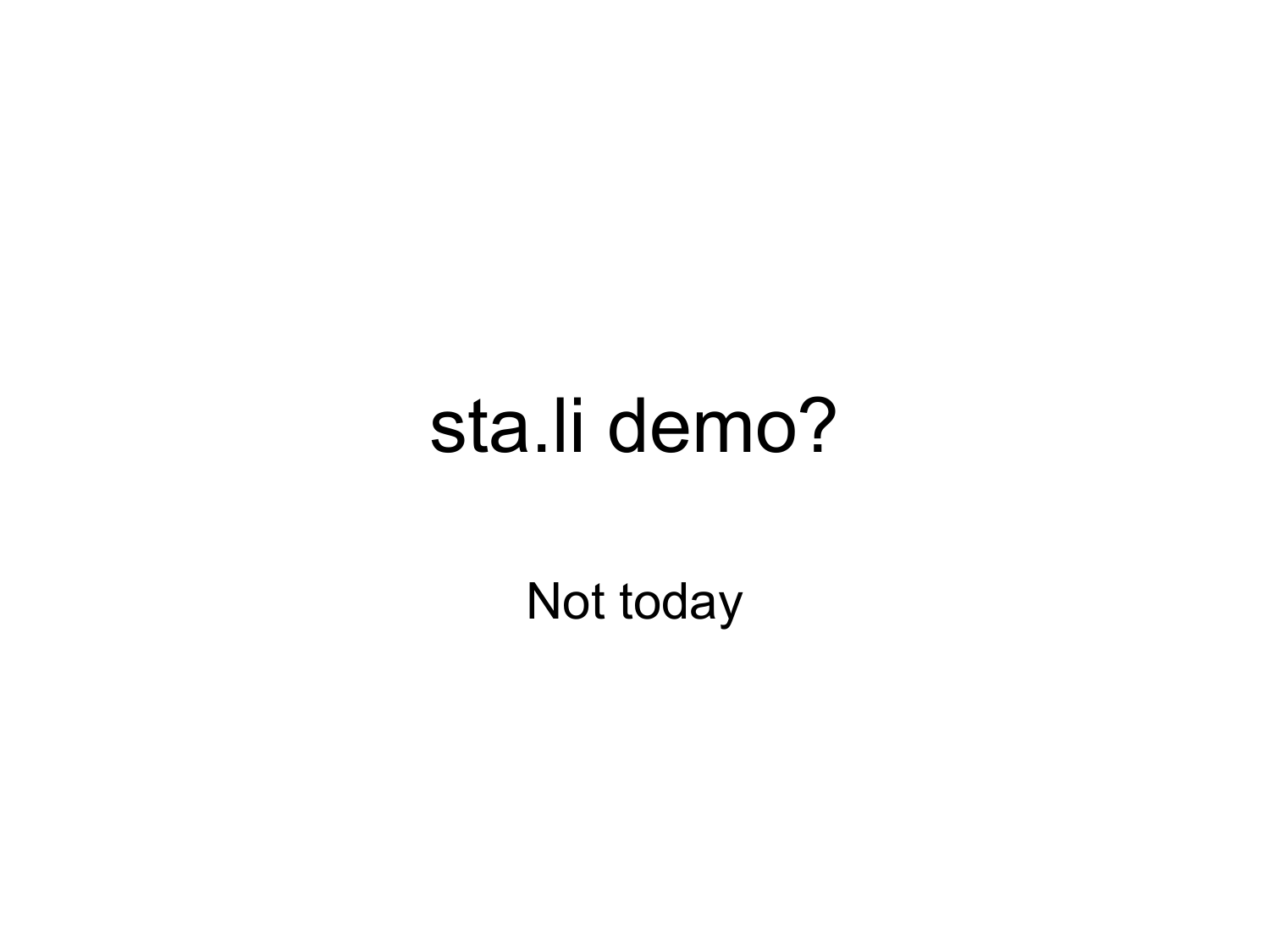## How can **you** suck less?

Some conclusions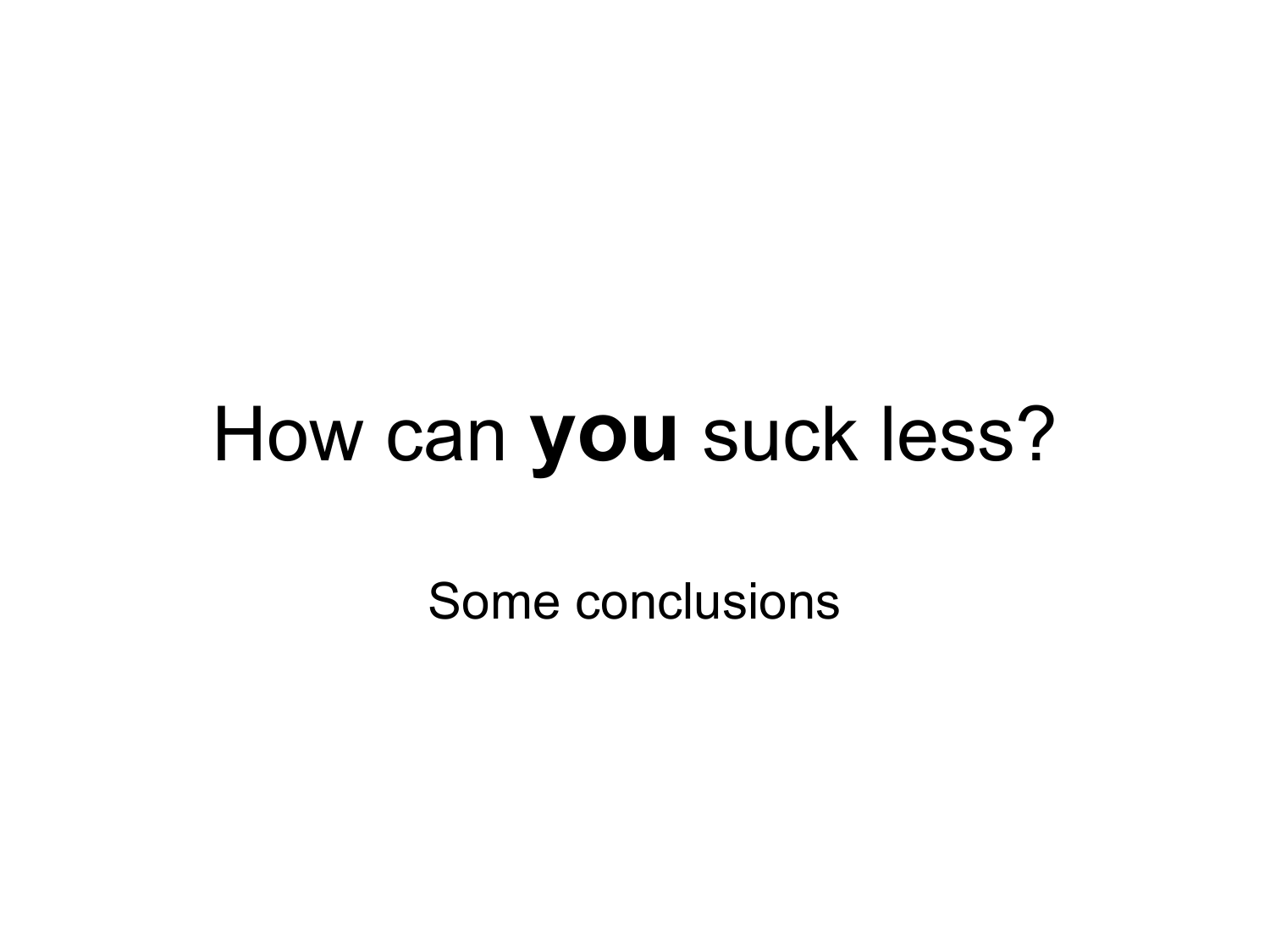## 1. Apply the Unix philosophy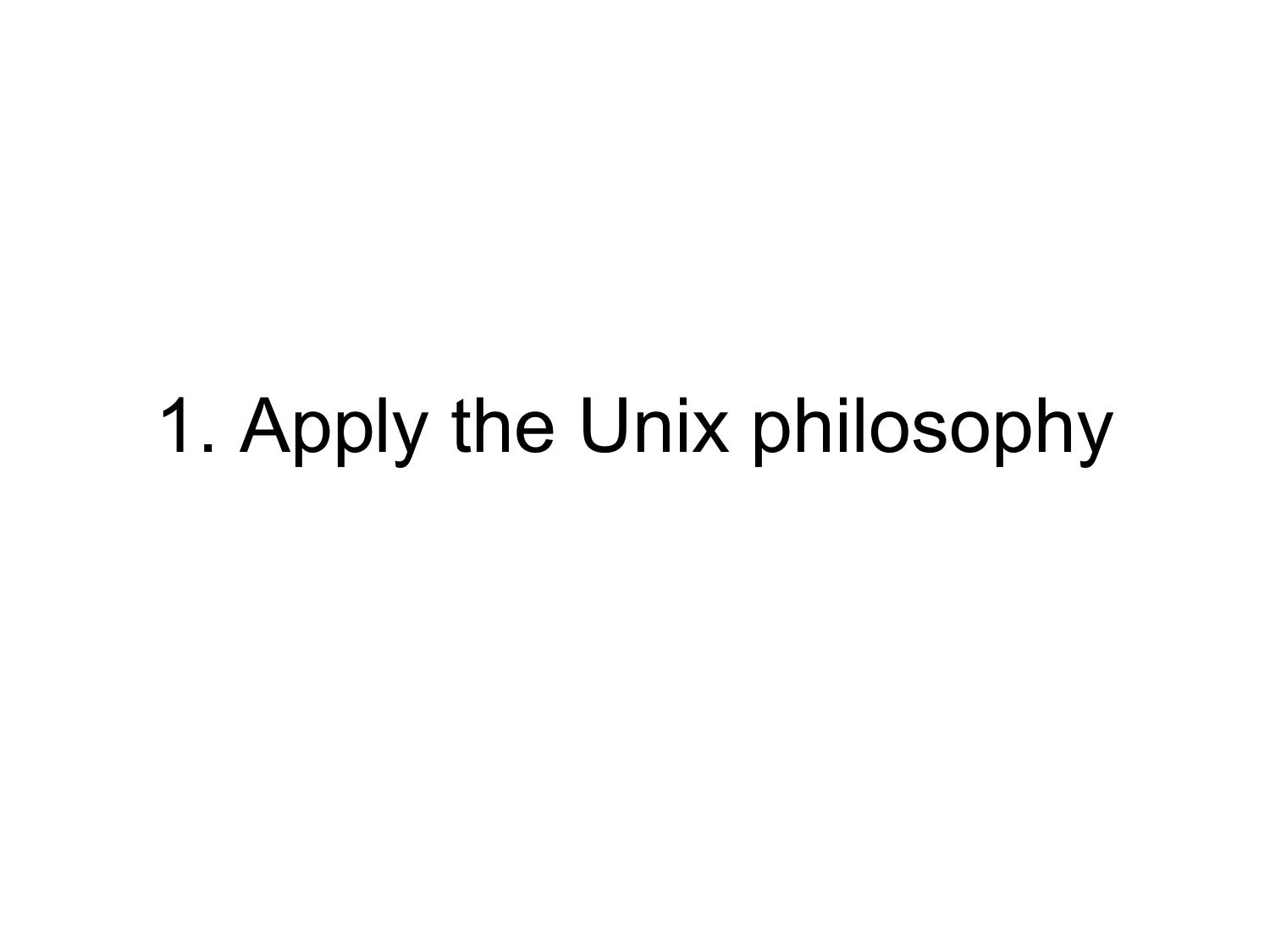### 2. Use the right tool for the task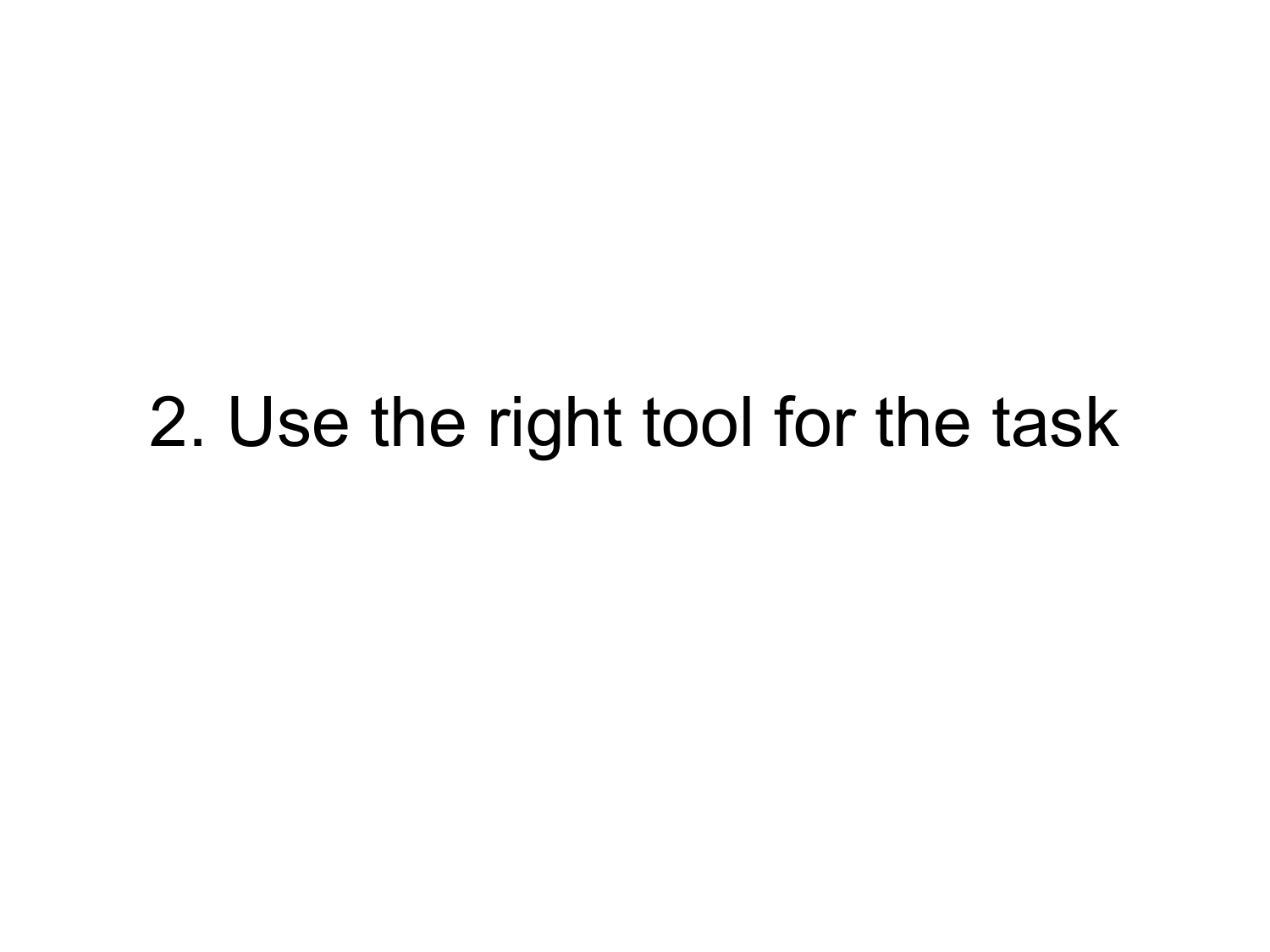### 3. KISS, less is more, worse is better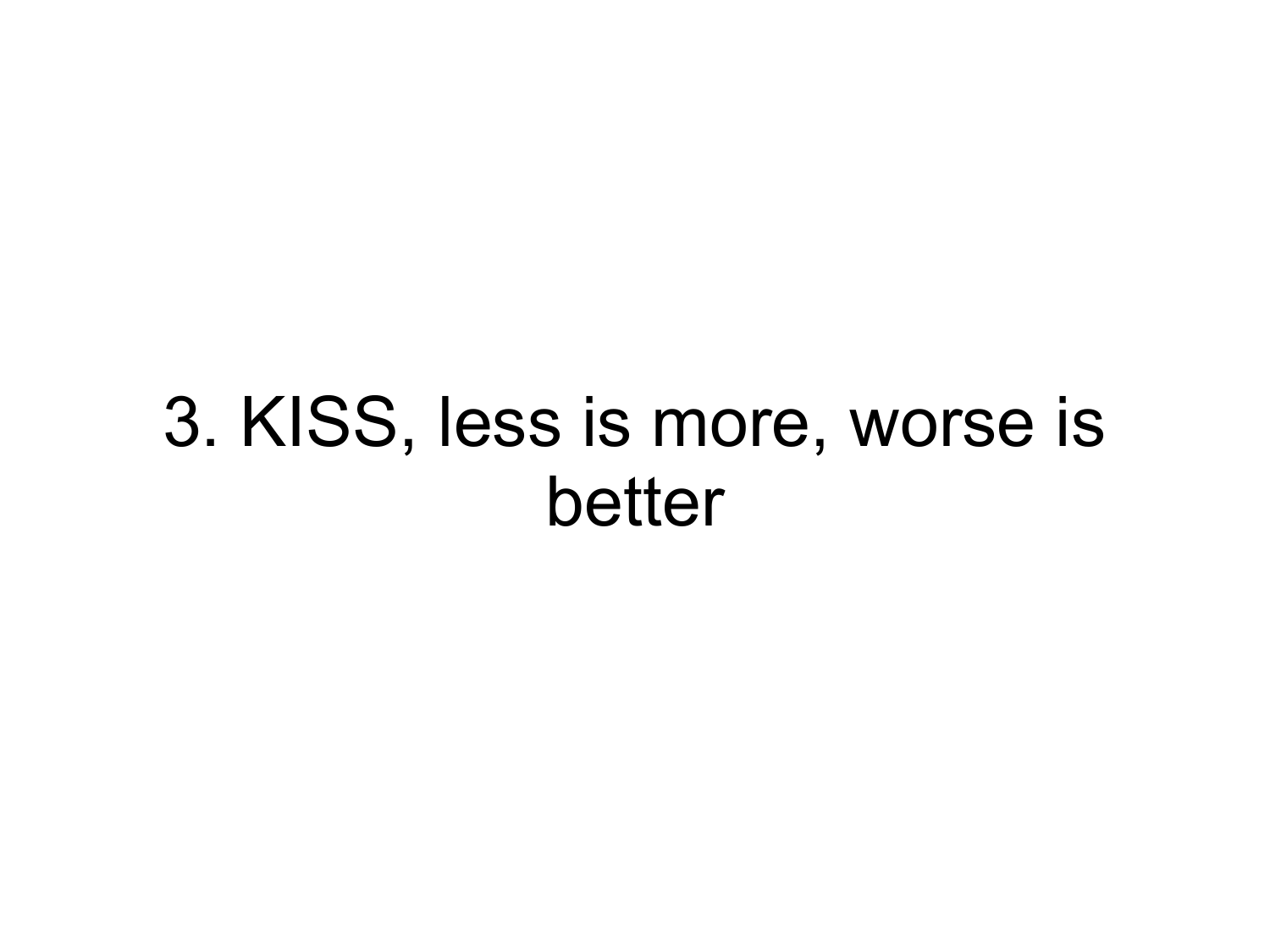### 4. Removed code is debugged code.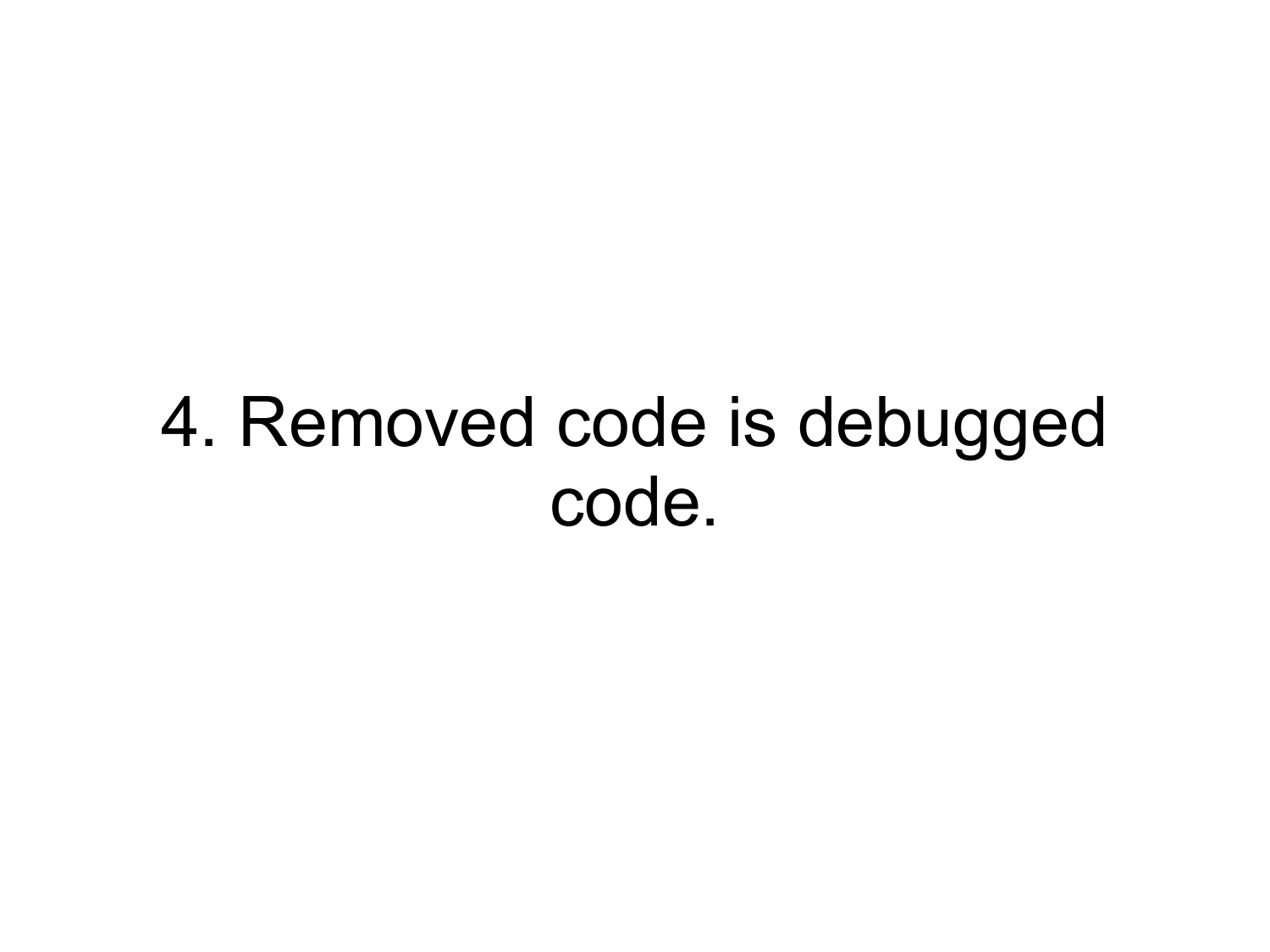### 5. UI: don't confuse users with achieving the same in different ways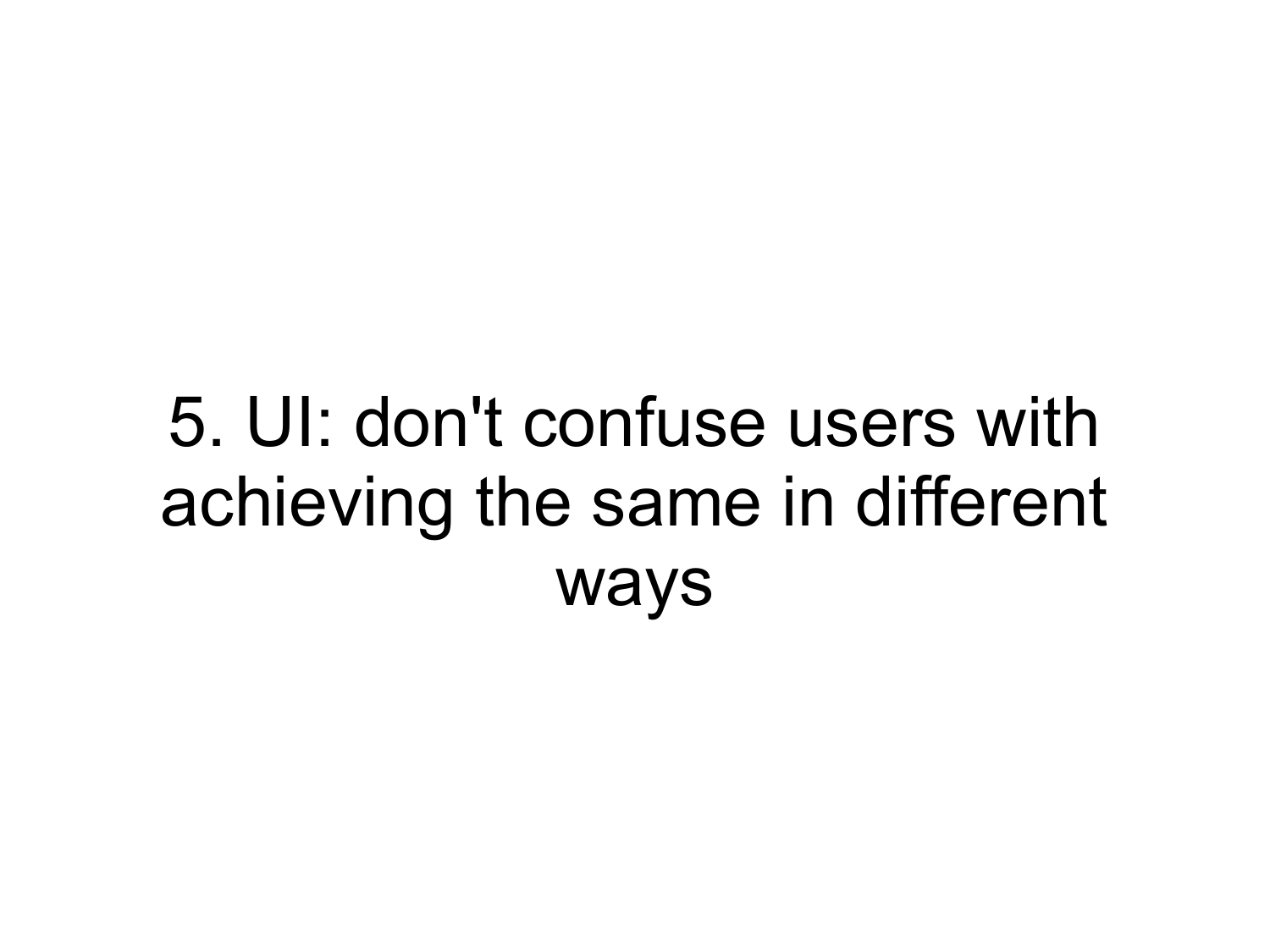### 6. Never perform big changes.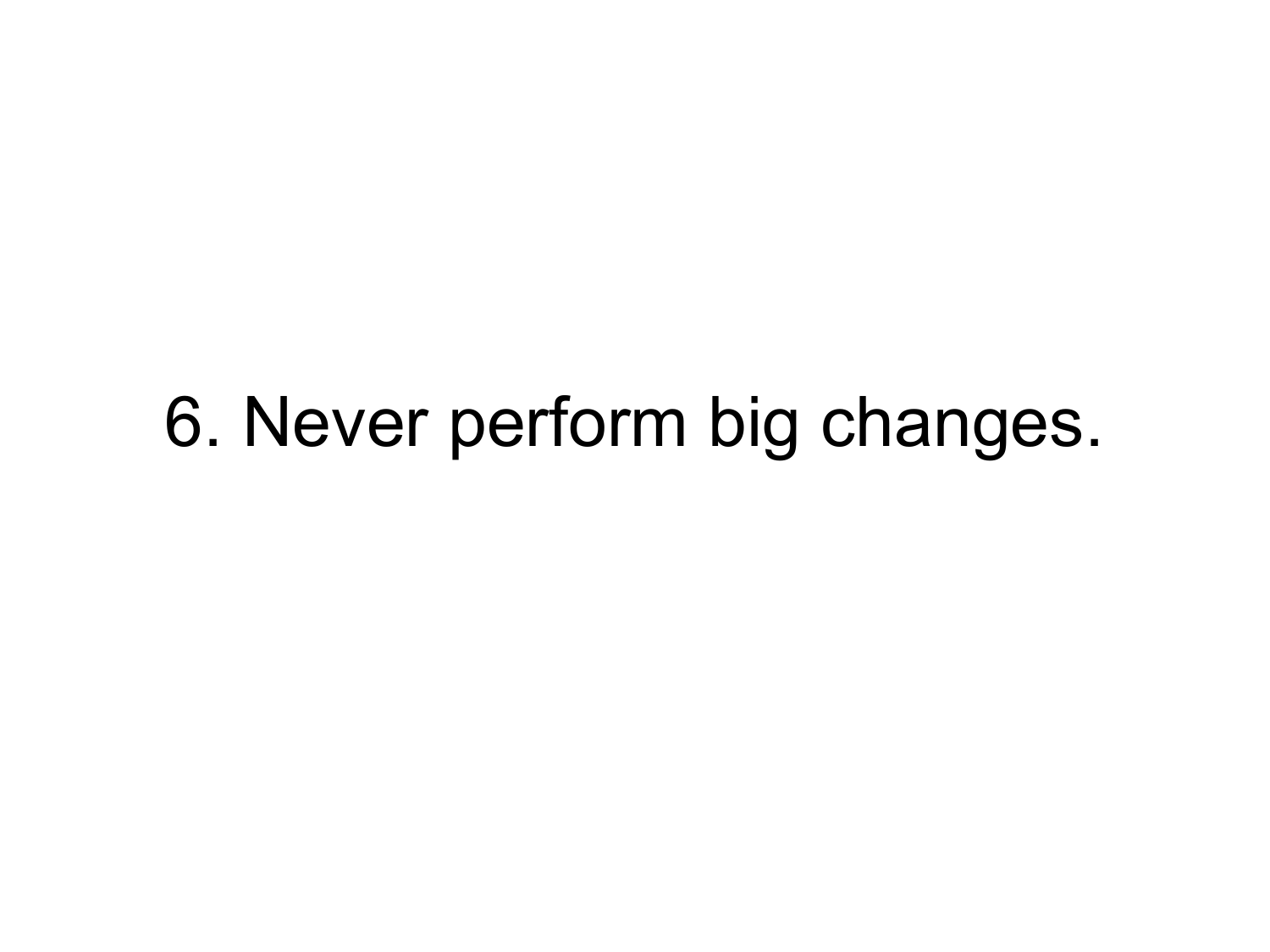### 7. Rewrite from scratch instead of trying to fix.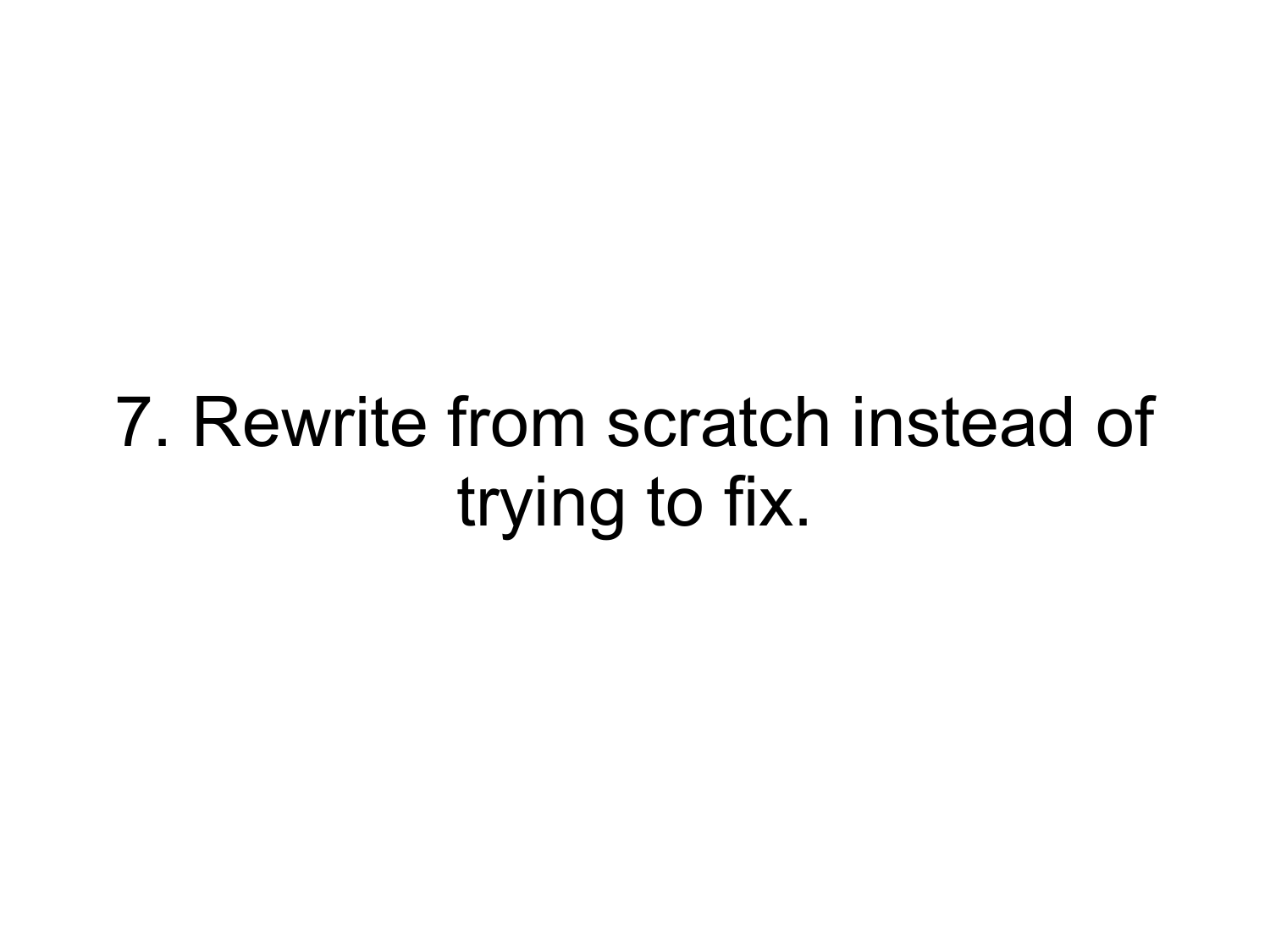8. If your software isn't usable from day 1, your approach sucks.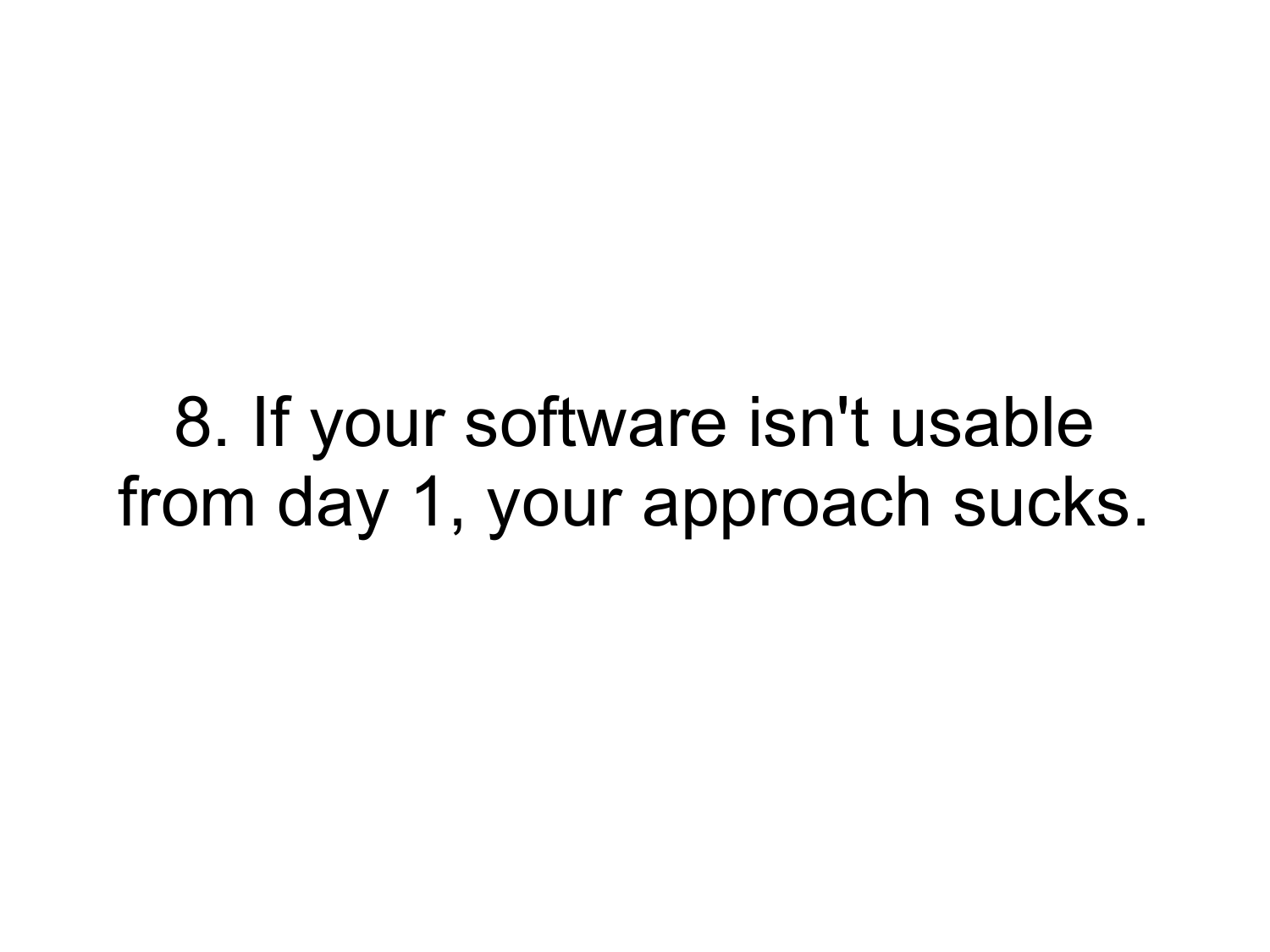9. Data structures are more important than actual code.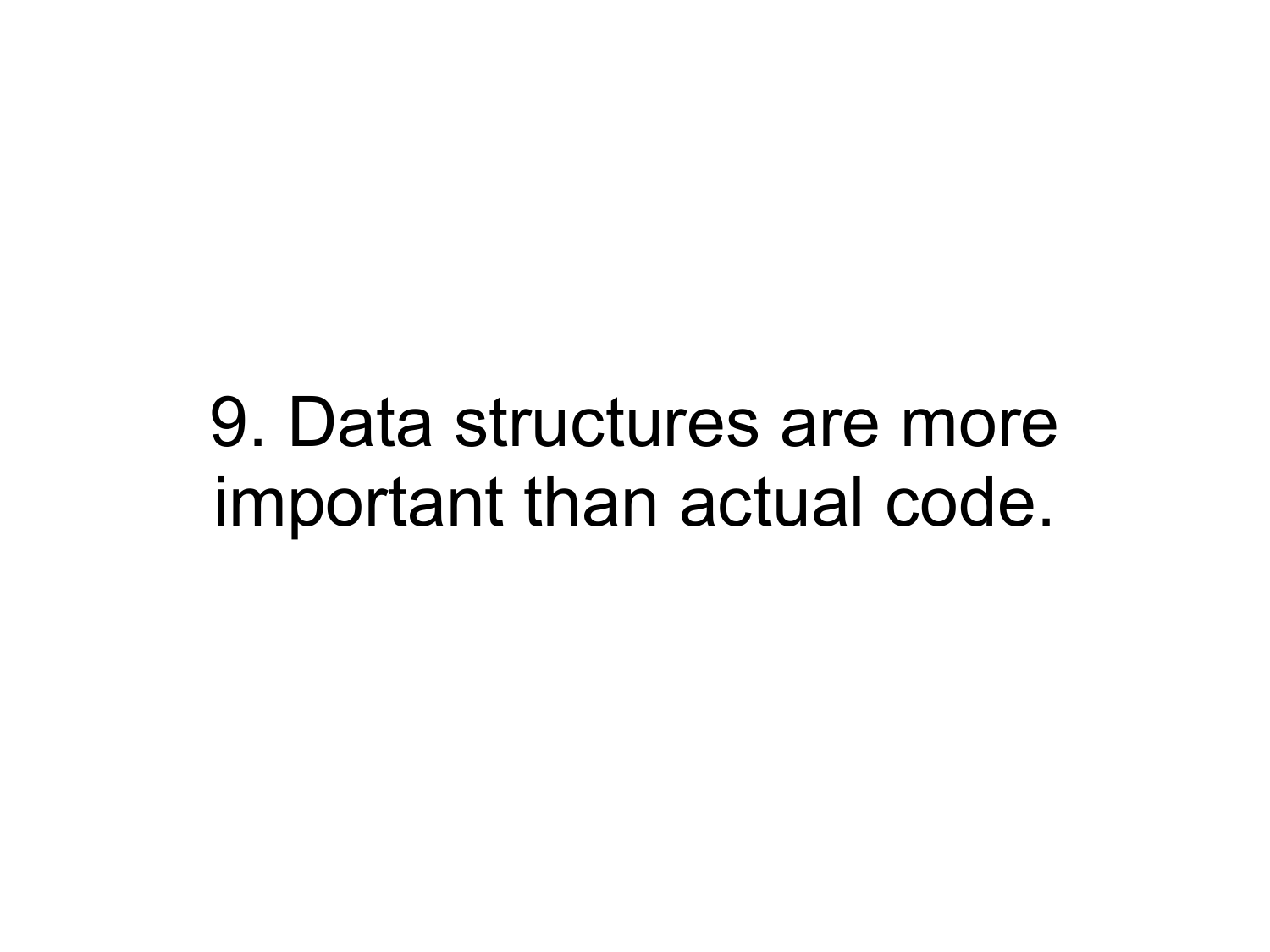10. Use the simplest data structure. Don't make up performance issues.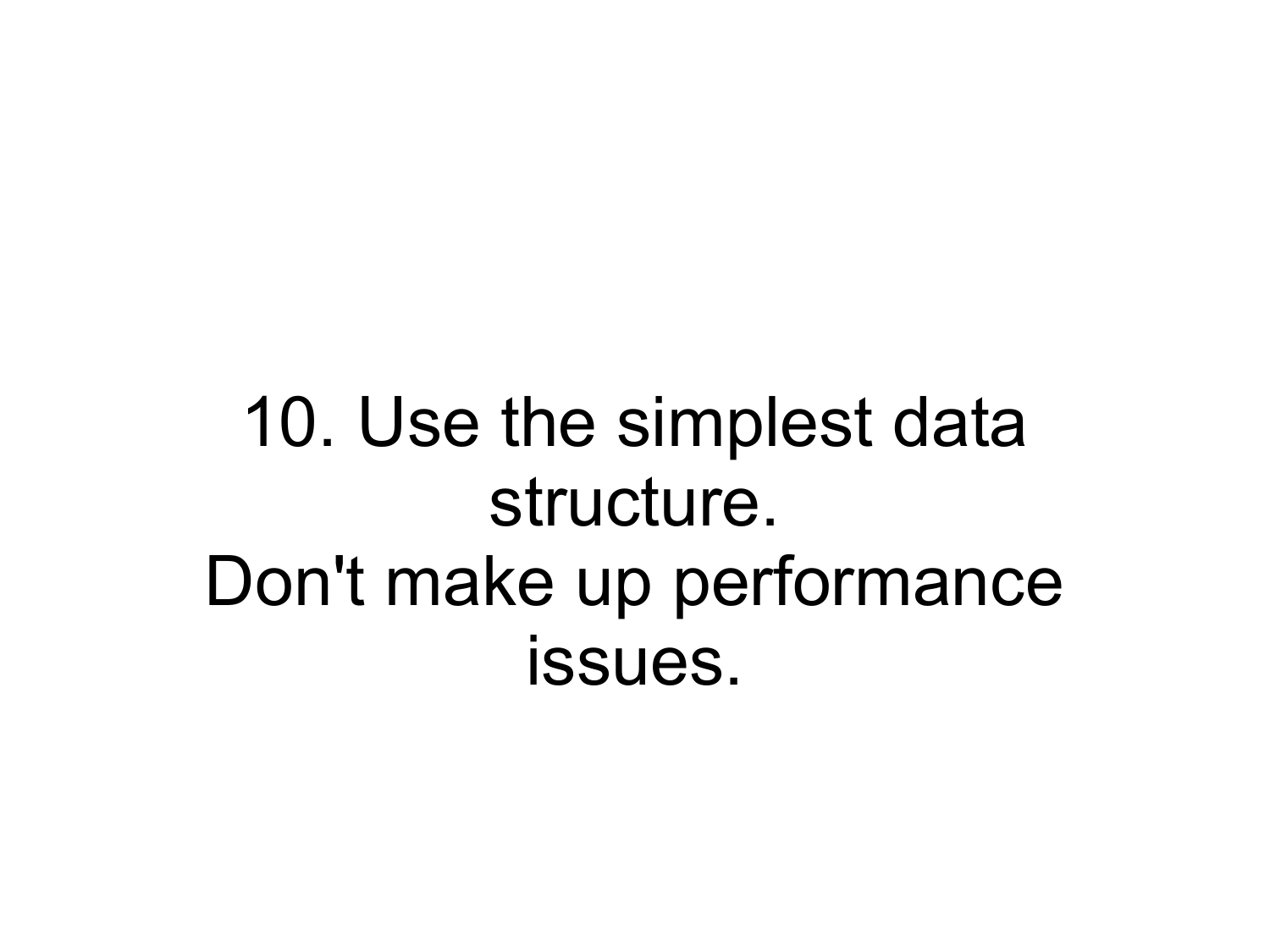#### 11. *If in doubt, use brute force.*

Ken Thompson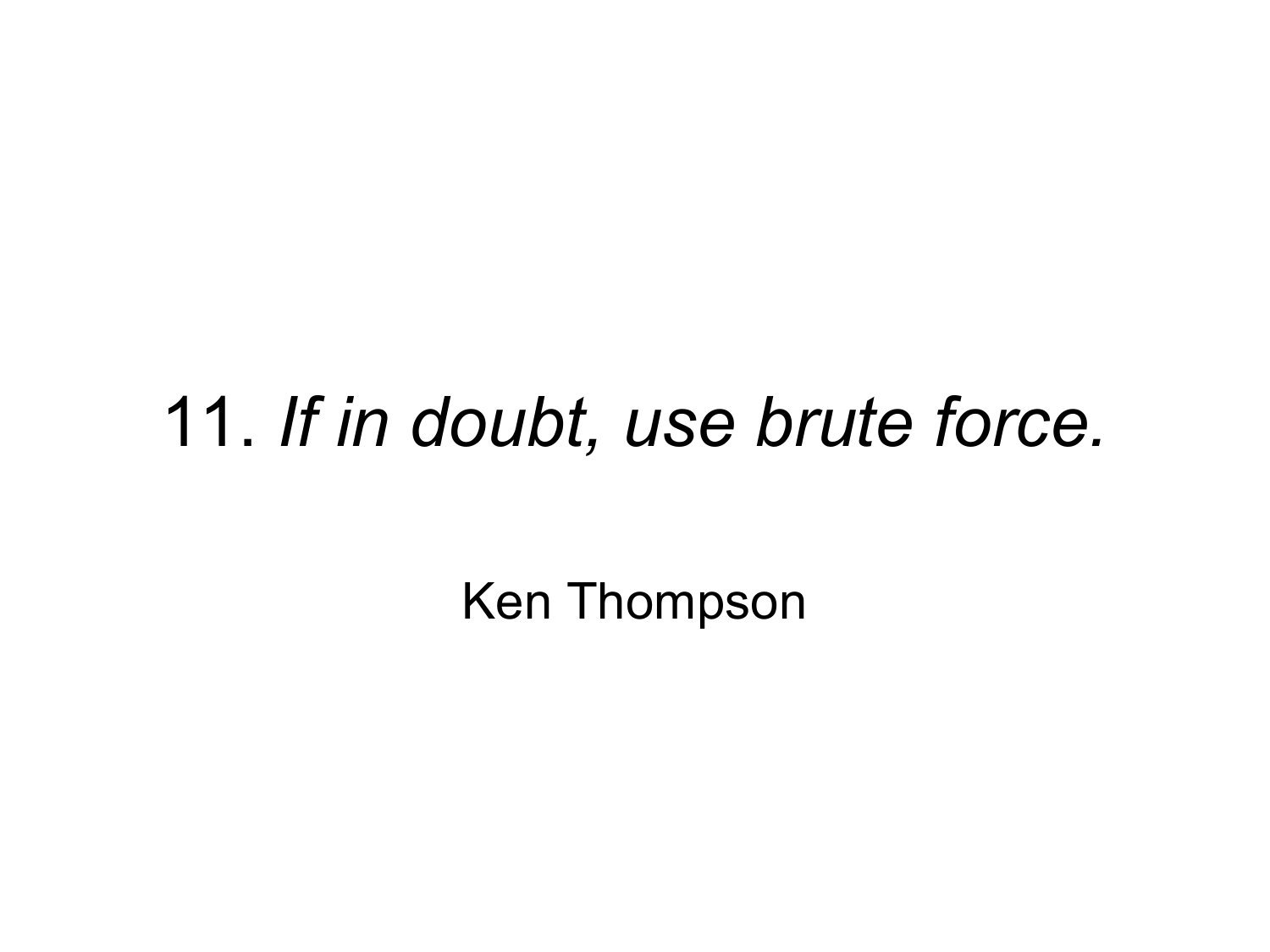12. Never design "future extensions".